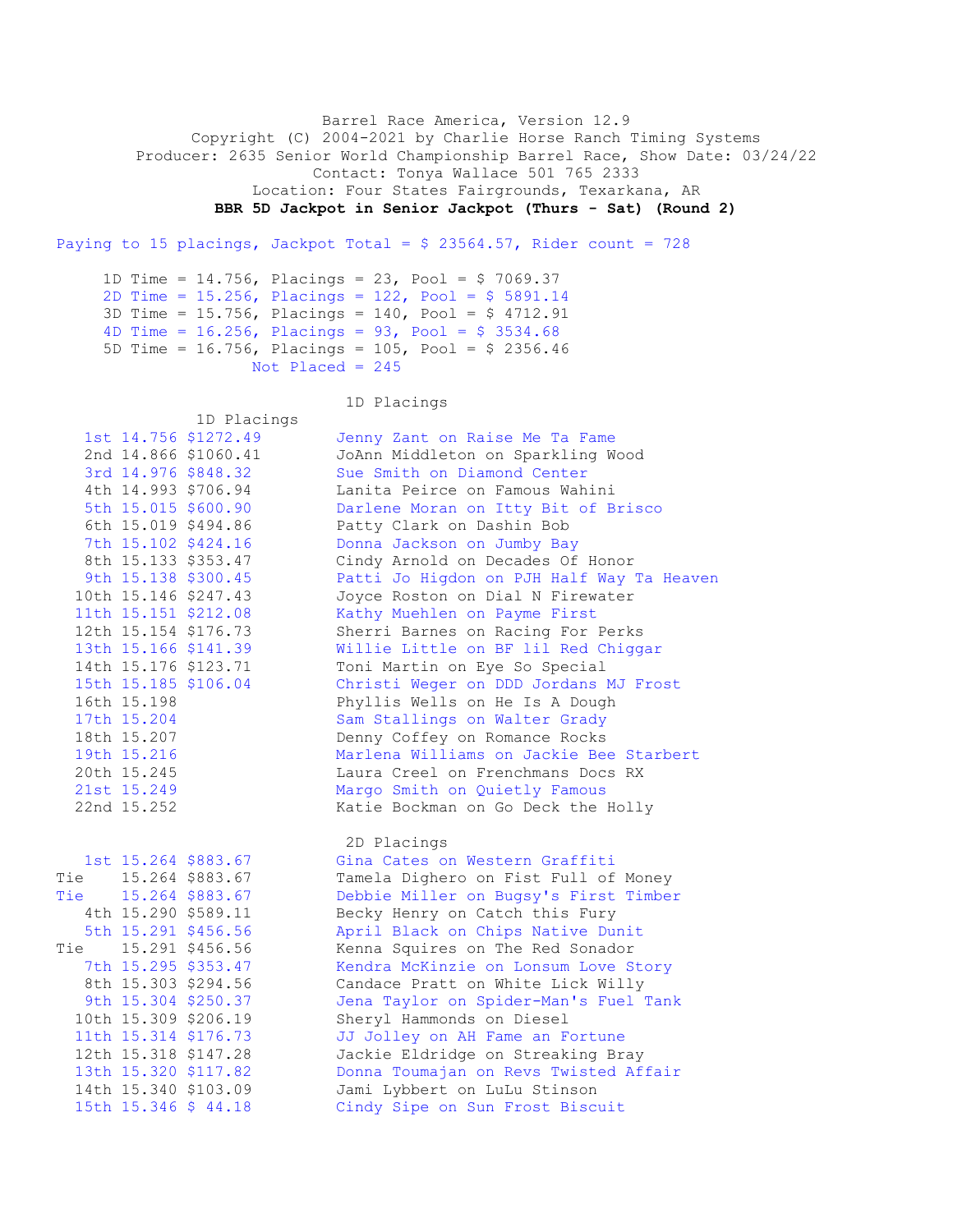3:22 AM 03/26/22 Barrel Race America, Version 12.9 Page 17  **BBR 5D Jackpot in Senior Jackpot (Thurs - Sat) (Round 2)**  Tie 15.346 \$ 44.18 Angie Jean on Elmers On Fire 17th 15.353 Mary Pennington on This Judge Rocks Tie 15.353 Cindy Wall on CF SassyFrenchCruzer 19th 15.355 Connie Ezell on IZ Happy Rockin Hank 20th 15.357 Lance Graves on SB Ima Slick Victory 21st 15.364 Carol Tracy on Supersonic Country 22nd 15.373 Sissy Lively on Blazin Bar None 23rd 15.374 Lance Graves on Stetson Ray Tie 15.374 Pam Varnado on Livin For Hankypanky 25th 15.378 Lance Graves on Dashinlikastreaker 26th 15.382 James Denton on Joes Big Stick 27th 15.385 Debbie Richardson on Jess Streakin Again 28th 15.394 Donna Horton on Willy Be A Bully Tie 15.394 Cynthia Hill on Honor The Boonsmal 30th 15.396 Phyllis Wilson on Hasta Be Bookin 31st 15.398 Metha Whitehead on DB Perks 32nd 15.412 Bill Jones on TT Rovin Robert 33rd 15.426 Carrie Marschuetz on Skippa Lil Lily 34th 15.430 Robin Montague on War Cry 35th 15.434 Merrill O'Neal on Foreva 36th 15.435 Debbie McCormick on Thundering Dark Knight 37th 15.439 Donna Jackson on AR Nikki Star Tie 15.439 Jenn Perry on Dashing Ta Fortune 39th 15.442 Sue Ahlgren on Tres My Tracks 40th 15.443 Kelly Garland on Boltperkhancock Bang 41st 15.445 Vicky Arnold on A Solid Chic 42nd 15.452 April Black on Kings Easter Nugget 43rd 15.454 jackie Ellis on Pearl County 44th 15.455 Chris Bryant on BurrshezGotFrostBurn 45th 15.456 Angela Sullivan on Big Tim Expectation 46th 15.460 Sheila Hardy on Fabulous Feona 47th 15.463 Richie Roberts on Sunshine Wagon 48th 15.464 Debbie McCormick on TS Stoli On A High 49th 15.477 Kevin Hebenstriet on Willis Will B Famous 50th 15.482 Angela Ganter on Flit Money 51st 15.483 Tracy Stine on Hemps Firewater 52nd 15.486 Mindy Hallmark on Freedom Has ItsPerks 53rd 15.489 Melinda Schexnaider on Eddies Dash 54th 15.504 Holly Pritchard on Bogies French Moon 55th 15.509 Elaine Bigbee on Flyn By You 56th 15.511 Sherrie Christian on Love My Stones 57th 15.522 Jan Oxner on Casey Scooter Tie 15.522 Margo Smith on Hope To Fame Tie 15.522 Robin Kuhnhein on Mr J.B Chasin Roses 60th 15.526 Shonni Oswald on Stinson on Stiltz 61st 15.528 Sonia Maher on Woodrow 62nd 15.532 Nancy Mayes on Mia CD Light 63rd 15.534 Gini Barnett on Kaweahs Cash 64th 15.538 Teresa McClendon on Guys Gotta Dream 65th 15.541 Valinda Moore on Z Rocks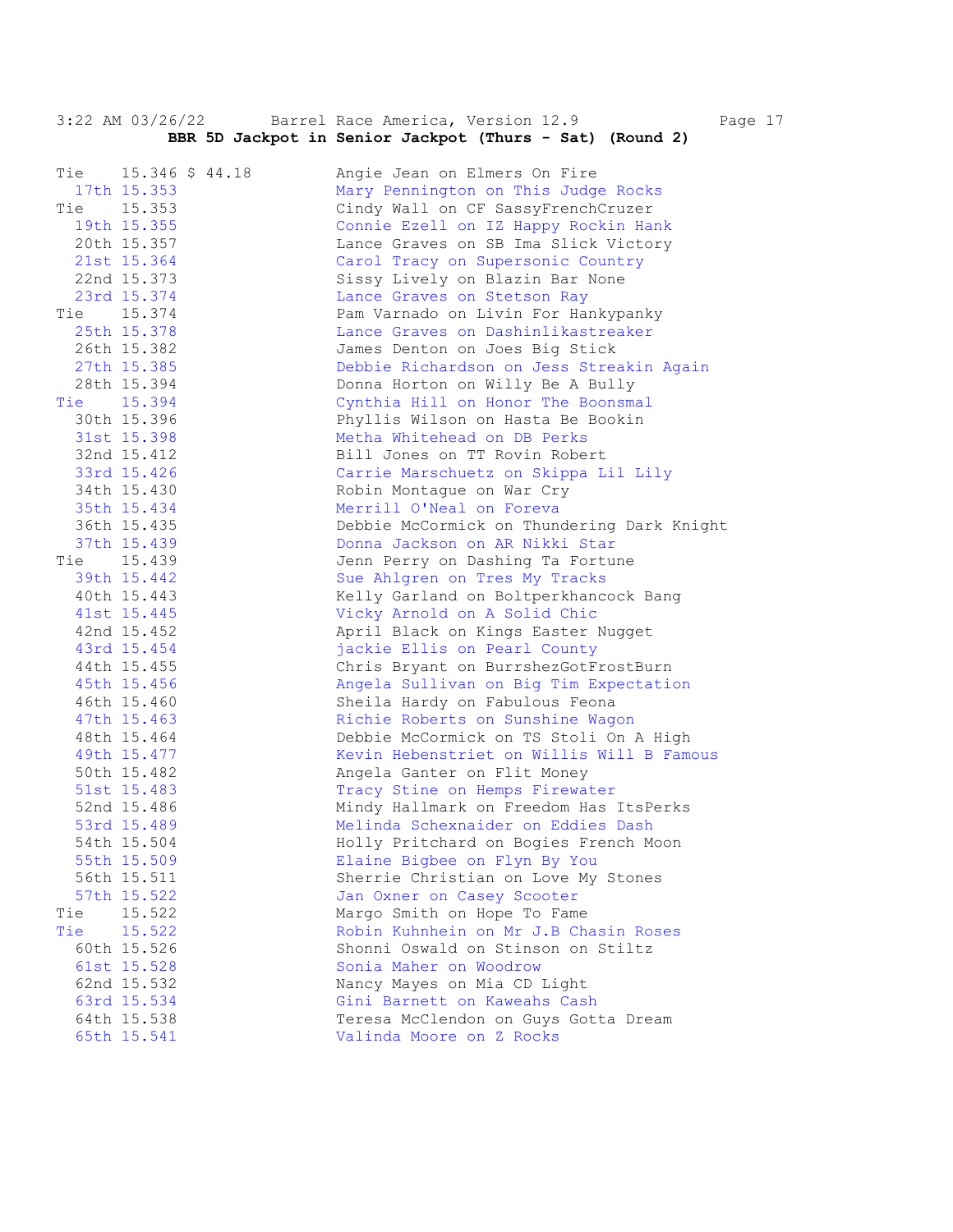|     | 3:22 AM 03/26/22 | Barrel Race America, Version 12.9<br>Page 18<br>BBR 5D Jackpot in Senior Jackpot (Thurs - Sat) (Round 2) |
|-----|------------------|----------------------------------------------------------------------------------------------------------|
|     | 66th 15.542      | Jolene Jones on Streakin Louie                                                                           |
|     | 67th 15.548      | Bill Jenks on Austins Easy Doc                                                                           |
|     | 68th 15.555      | Gina Steinberg on Lizzys Loup                                                                            |
|     | 69th 15.556      | Michelle Begnaud on LR U Gotta Be Kidden                                                                 |
|     | 70th 15.559      | Terry Lewis on KN unforgettable Hank                                                                     |
|     | 71st 15.569      | Melissa Silvers on Laica Rollin Stone                                                                    |
|     | 72nd 15.570      | Roxanne Bradshaw on Berts Snipper Bar                                                                    |
|     | Tie 15.570       | Jacki Robb on Playboys Boutique                                                                          |
|     | 74th 15.572      | Tammy Tichenor on Heavens Advantage                                                                      |
|     | 75th 15.585      | Angie Jean on Hooked On Nick                                                                             |
|     | 76th 15.589      | Karen Wagner on Firewater Floyd                                                                          |
|     | Tie 15.589       | Donna Franks on Shineontherocks                                                                          |
|     | 78th 15.599      | Shonni Oswald on Taylor's Jazz                                                                           |
|     | 79th 15.601      | Dee Abrams on Double Quick Peppy                                                                         |
|     | 80th 15.603      | Samantha Matthews on Miss Dudett Oliver                                                                  |
|     | Tie 15.603       | lisa Sanders on Sippenonfirewater                                                                        |
|     | 82nd 15.610      | Terry Mouser on Cruisin Seventy Five                                                                     |
|     | 83rd 15.612      | Cissy Taulman on Can'tStopThatTomahawk                                                                   |
|     | 84th 15.614      | Lance Graves on Mitey Phantom                                                                            |
|     | 85th 15.615      | Gloria Branch on Secret Scrutinizer                                                                      |
|     | 86th 15.626      | Mitzi Duke on Slick Spirit N Frills                                                                      |
|     | Tie 15.626       | Sonya Boyd on Sugar G Booger                                                                             |
|     | 88th 15.632      | Lee Ann Brooks on BK Frosted Dynamite                                                                    |
|     | 89th 15.641      | Veronica Baldwin on Sassy Black Label                                                                    |
|     | 90th 15.647      | Tammy Phillipo on Striken Sixes                                                                          |
|     | 91st 15.656      | Sissy Lively on Star N Blazin Fame                                                                       |
|     | 92nd 15.658      | Tandy Meyers on Streak French TJ                                                                         |
|     | 93rd 15.665      | Kelly Moran on Teacheris Pet                                                                             |
|     | 94th 15.670      | Angela Wisby on Sweetness                                                                                |
|     | 95th 15.679      | Debbie Doener on Famou Flamewater                                                                        |
|     | 96th 15.680      | Teri Park on Blue San Simone                                                                             |
|     | 97th 15.682      | Sharon West on Frenchmans Glo n ghost                                                                    |
|     | 98th 15.689      | Babs Belew on Ms Sonny Street                                                                            |
|     | 99th 15.697      | Reggie Herring on Leopie 86                                                                              |
|     | 100th 15.698     | Donna Rivet on DuallyBadgerBoy                                                                           |
|     | 101st 15.703     | Denny Coffey on Ima Chance of Honor                                                                      |
|     | 102nd 15.711     | Susan Hunter on HR Fames Slick Guy                                                                       |
|     | 103rd 15.712     | Kathy Rogers on Dinky's Chubby dude                                                                      |
|     | 104th 15.716     | Rickey Karroll on This Ones For Amy                                                                      |
|     | 105th 15.717     | Kathy Ervin on Aprils French Guy                                                                         |
|     | 106th 15.723     | Ron Sullivan on BB Color Me Special                                                                      |
|     | 107th 15.726     | Becky Clark on Wuz Up Now                                                                                |
| Tie | 15.726           | LEANN RITCHIE on Fire Wood Frost                                                                         |
|     | 109th 15.727     | Cheryle Laws on Whipper Snapper                                                                          |
| Tie | 15.727           | Christy Terry on Famous Bashin Bully                                                                     |
| Tie | 15.727           | Kelly Jones on Docs Rocket Dog                                                                           |
|     | 112th 15.729     | Angela Wisby on Star                                                                                     |
|     | 113th 15.731     | Jerri Hoholik on Redy For Anything                                                                       |
|     | 114th 15.738     | Mitzi Duke on RalphsDriftinTaFame                                                                        |
| Tie | 15.738           | Cindy Sipe on Ddd charginupthejet                                                                        |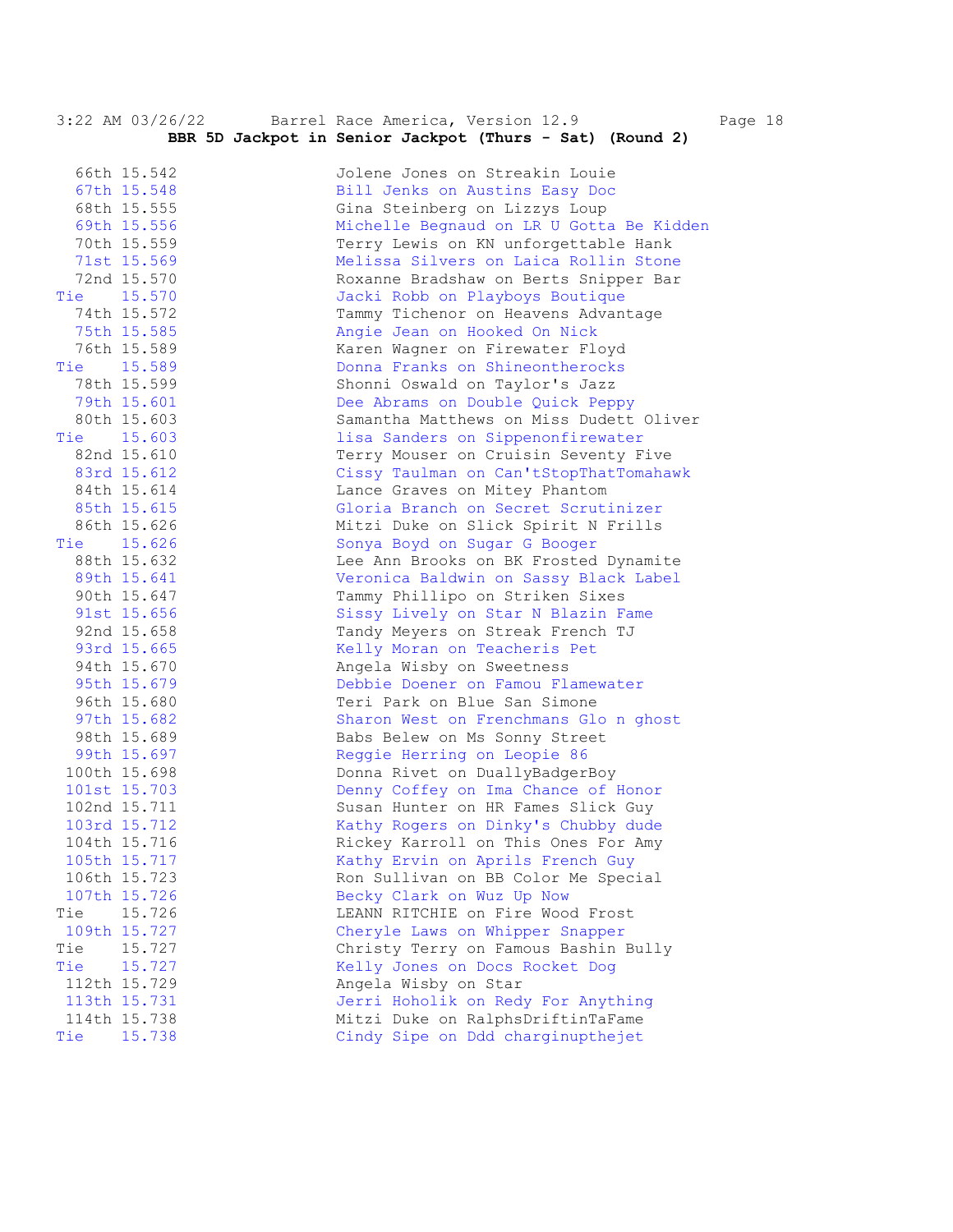3:22 AM 03/26/22 Barrel Race America, Version 12.9 Page 19  **BBR 5D Jackpot in Senior Jackpot (Thurs - Sat) (Round 2)**  116th 15.741 Tammy Brown on Heart O Fame Tie 15.741 Bridget Thomas on BT Buddy Stinson 118th 15.743 Shelly Shields on Tres French Kiss Tie 15.743 Andrea Whiteside on Siouxper Star Tie 15.743 Shawnna Snow on MCH Chasin The Fire 121st 15.749 Chris Cox on MT Moonlight 122nd 15.750 Lisa Rigney on Tippy 3D Placings 1st 15.757 \$848.32 Dawn Brewer on Take A Shot On Me<br>
2nd 15.762 \$706.94 Lucinda Herrington on Trixie 2nd 15.762 \$706.94 Lucinda Herrington on Trixie 3rd 15.763 \$565.55 Cathy Brooks on Coats Frenchmans Jet 4th 15.778 \$435.94 Kenna Squires on Dreamie Tie 15.778 \$435.94 Latisha Hairgrove on RF French Bugs Moon 6th 15.780 \$329.90 Kellie Boolin on Pistol 7th 15.782 \$259.21 Gloria Leopard on Fiddle Bar Beggar Tie 15.782 \$259.21 Julie Knox on Talented Streaker 9th 15.791 \$200.30 Kaye Spillers on CT Famous Five 0 10th 15.793 \$164.95 Louise Kendall on PT Famous Nick 11th 15.798 \$141.39 Reggie Herring on Frenchmans Dunny 12th 15.799 \$117.82 Karyn Melton on Joe's Gay Lady 13th 15.805 \$ 94.26 Sherri Barnes on Cashn Me N 14th 15.810 \$ 82.48 Deb Hults on BG Howfastcanurun 15th 15.814 \$ 70.69 Sheri Yoder on Inseperado 16th 15.816 bill clark on Rare Jet Judge 17th 15.824 Andrea Whiteside on Vegas Firen Fame Tie 15.824 Mitzi Duke on Traffics Big Wonder 19th 15.827 Gail Alsup on Juan Fast Jet 20th 15.833 Tracy Mays on Chesters Breeze 21st 15.835 Wendy Stephens on Peponitas Revolution 22nd 15.841 Bruce Krabbenhoft on PR Scootin Bullfrog Tie 15.841 Bruce Ludwig on Streakin Stoli 24th 15.842 Jennine Ramage on Dasey May 25th 15.850 Laura Carlin on Bay Go By By 26th 15.858 Sharon Miles on Blondie 27th 15.859 Georgia Dorsey on Hello Moon Tie 15.859 Janey Taylor on Roll Me A Bully 29th 15.860 Donna Kile on Pistol 30th 15.864 Shelly Shields on NamgisKissMyHancock 31st 15.869 Sheila Lynch on Perfect Moon Fling 32nd 15.871 Lana Schler on Secret Stash of Cash 33rd 15.872 KASEY BONNEMA on Matts King Bugg 34th 15.876 Stacy Tyler on Hay Tonto Bar Tiger 35th 15.891 Vicki Bias on Flits Royal Ruby 36th 15.898 Joni Messer on Frenchman Sugarbars 37th 15.904 Jami Lybbert on Streakin Judge 38th 15.911 Tammy Pruitt on CJ Six Moons Te 39th 15.919 Warren Johnson on My Ticket Ta Fame 40th 15.922 Becky Sickel on Kryptonite Flash 41st 15.936 Kelly Moran on Sounds Like Molly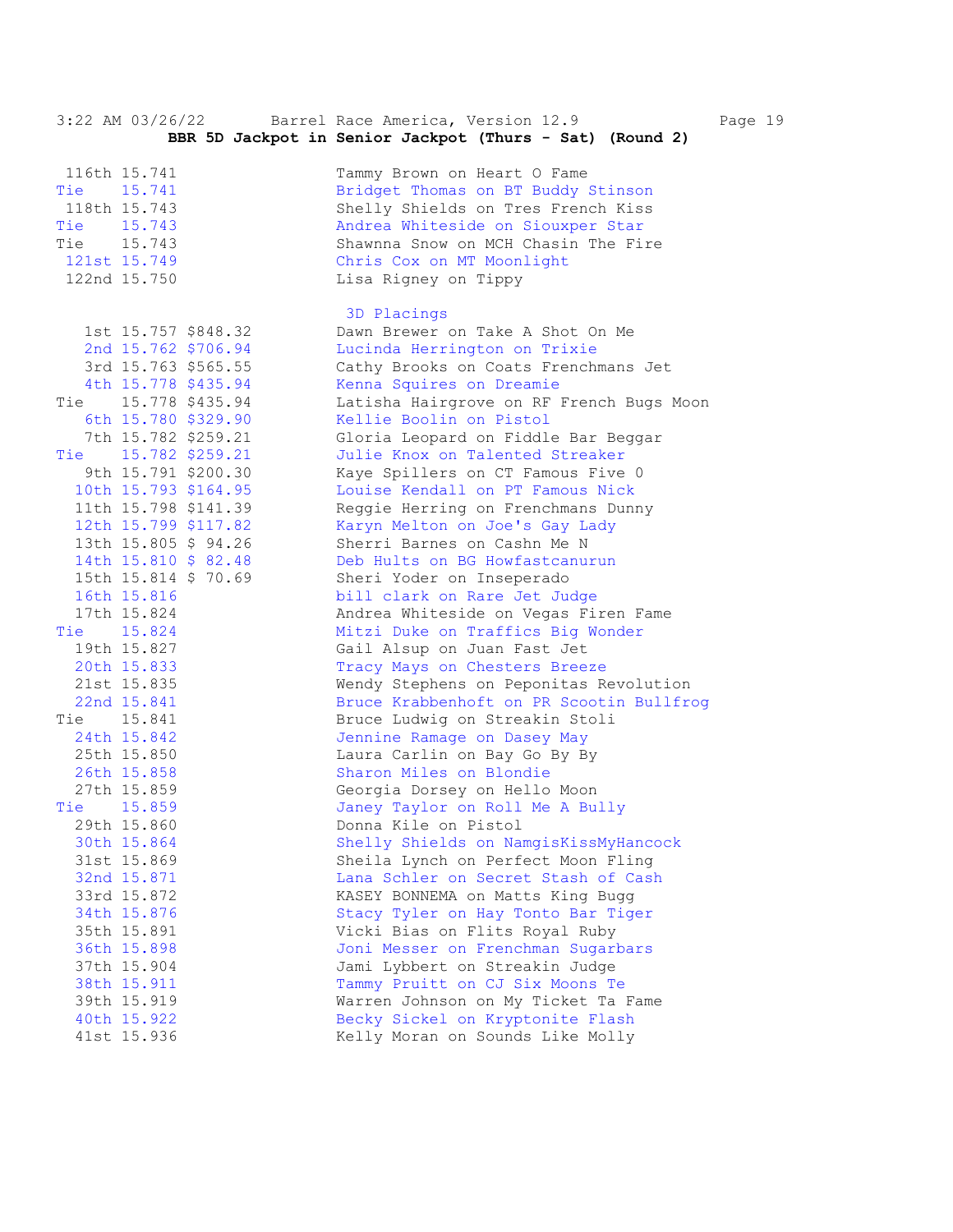|     |             | $3.22$ AM $03/20/22$ Dallel Nace America, version $12.9$<br>Fс |
|-----|-------------|----------------------------------------------------------------|
|     |             | BBR 5D Jackpot in Senior Jackpot (Thurs - Sat) (Round 2)       |
|     | 42nd 15.937 | Renee Jetton on Oh Western Perks                               |
|     | 43rd 15.941 | Kimi Carver on CC Humbug                                       |
|     | Tie 15.941  | Billie Ruth Hankins on I'm Souped Up                           |
|     | Tie 15.941  | Tracy Casler on Paisley Stilettos                              |
|     | 46th 15.942 | Lisa Robinson on Yogis Double Chick                            |
|     | 47th 15.945 | LEANN RITCHIE on Hope ShesNot Tricky                           |
|     | 48th 15.946 | Mary Dacus on Frenchmen\'s Sandy Bar                           |
|     | 49th 15.961 | Heather Burris on RockinT Pady Spark                           |
|     | 50th 15.963 | Bonnie Powers on A Frenchmans Valour                           |
|     | 51st 15.964 | jackie Ellis on These Jeans Rock                               |
|     | 52nd 15.965 | Tandy Meyers on Shez Got Guy Visions                           |
|     | 53rd 15.971 | Kim Merrell on Sure Am A Cowboy                                |
|     | 54th 15.977 | Lisa Todd on Typical Tuff Skipper                              |
|     | 55th 15.978 | Star Gholson on Busters Dirty Moon                             |
|     | Tie 15.978  | Connie Boe on Bellalicious                                     |
|     | 57th 15.980 | RHONDA FOWLER on Smooth Your Jets                              |
|     | 58th 15.982 | Melody Paul on Sponge Bob                                      |
|     | 59th 15.983 | Rhonda Addison on Nawlins Brees                                |
|     | 60th 15.990 | Terry Vogel on Zoomin Francesca                                |
|     | 61st 15.991 | Vickie Tessmann on Chesters Full of It                         |
|     | 62nd 15.998 | Monty Ford on Mr Machu Picchu                                  |
|     | Tie 15.998  | Linda Savage on Keep Her Blonde                                |
|     | Tie 15.998  | Janey Taylor on This Natives A Fitz                            |
|     | 65th 16.000 | Debi Faulk on Chona's Val                                      |
|     | Tie 16.000  | Terrie Knotts on Bugs Pay The Money                            |
|     | 67th 16.001 | James McCormick on Sadie Geaux Seekum                          |
|     | 68th 16.003 | Karen Newberry on Guys Esy Six                                 |
|     | 69th 16.009 | SUSAN RICHARDSON on DOCS TOY INDIAN                            |
|     | 70th 16.010 | Kathy Geraldon on Beetlejuice DH Cutter                        |
|     | Tie 16.010  | Angie Jean on KN Jastr Tazz Ta Fame                            |
|     | Tie 16.010  | Marilyn Jones on Streakin Whirlaway                            |
|     | 73rd 16.011 | Paulette Raggio on Docs Texas Rhythm                           |
|     | 74th 16.017 | Joyce Bay on Lucky                                             |
|     | 75th 16.019 | Leslie Holloway on CF Frenchie Lady                            |
|     | 76th 16.020 | Tammy Mann on HC Blaze San Black                               |
|     | 77th 16.024 | Nancy Jones on Corona Flows                                    |
|     | 78th 16.026 | Mary Carter on Bully's Tiger Eye                               |
|     | 79th 16.028 | Tam Durbin on Zans Little Nurse                                |
|     | 80th 16.029 | Hele Thompson on Yogis Shawne Twister                          |
|     | 81st 16.030 | Leann Weyh on Playboys Mino Doc                                |
| Tie | 16.030      | Susan Shinn on Dixies Lil Cutter                               |
|     | 83rd 16.031 | Lori Zabel on BA Daddy Wuza Rocker                             |
|     | 84th 16.032 | Karyn Melton on Hitten the Moonshine                           |
| Tie | 16.032      | Diana Cory on Nicks Flying Bug                                 |
| Tie | 16.032      | Tracey Peterson on TB Fame                                     |
|     | 87th 16.041 | Kathy Jones on Shake My Lariat                                 |
| Tie | 16.041      | Tina Bratzler on Im A Bugged Okey                              |
|     | 89th 16.045 | Patty Batcheler on Dashing to Vegas                            |
|     | 90th 16.054 | Pam Stephenson on Bella Ann                                    |
|     | 91st 16.055 | Darby Zaremba on SL Lenas Rocket                               |

3:22 AM 03/26/22 Barrel Race America, Version 12.9 Page 20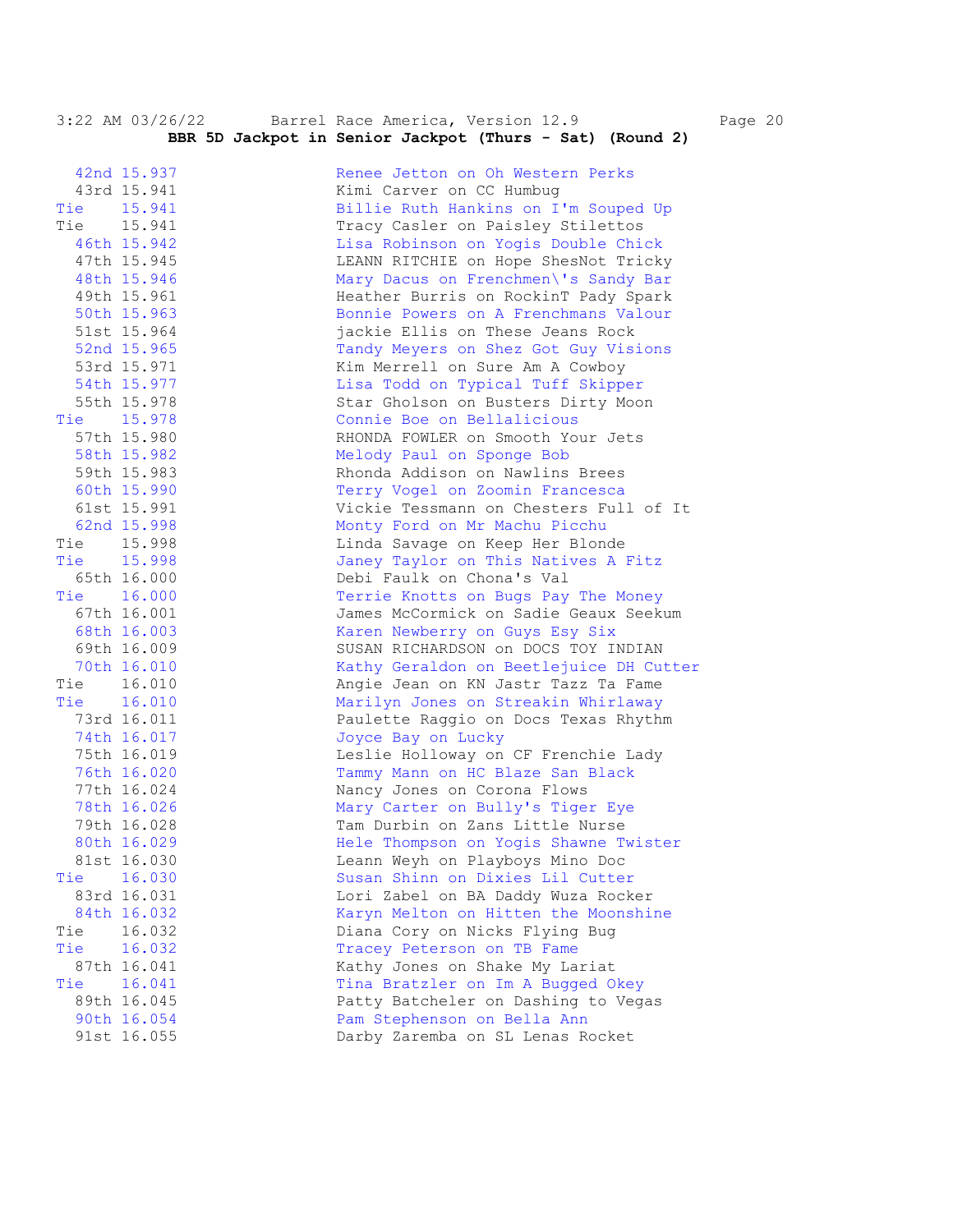|            | 3:22 AM 03/26/22 | Barrel Race America, Version 12.9<br>BBR 5D Jackpot in Senior Jackpot (Thurs - Sat) (Round 2) | Page 21 |
|------------|------------------|-----------------------------------------------------------------------------------------------|---------|
|            |                  |                                                                                               |         |
|            | 92nd 16.063      | Becky Taylor on Shez Like Chester                                                             |         |
|            | 93rd 16.065      | Denise Martin on Lana Smokes Oh Cay                                                           |         |
|            | 94th 16.067      | Lisa Caraway on Royal French Siri                                                             |         |
|            | 95th 16.073      | Cindy Toll on Sheza Casanova Special                                                          |         |
|            | 96th 16.075      | Jolene Jones on Mark Me Angels                                                                |         |
| Tie 16.075 |                  | Anita Robertson on CJ Ta Fame                                                                 |         |
| Tie 16.075 |                  | Terry Vogel on ImaBlueEyedBlondBitz                                                           |         |
|            | 99th 16.078      | Donna Naeger on ConquistadorgoneNdunit                                                        |         |
|            | 100th 16.085     | Cindy Toll on Briscos Bug                                                                     |         |
|            | 101st 16.089     | Kimber Turner on Firen Flits Honor                                                            |         |
|            | 102nd 16.092     | Lori Zabel on Back The Blue                                                                   |         |
|            | 103rd 16.097     | Karen Ray on Preachin at the Bar                                                              |         |
|            | 104th 16.104     | Julie murphy on LAOneSlickDesign                                                              |         |
|            | 105th 16.118     | Tracy Hockett on Devil Throws Prada                                                           |         |
|            | 106th 16.120     | Kathleen Davis on Fuel's Perkin Butch                                                         |         |
|            | 107th 16.127     | Sherri Gillum on Cuz She Can Design                                                           |         |
|            | 108th 16.137     | Jena Taylor on Mr. Cash Fuel                                                                  |         |
|            | Tie 16.137       | Karen Coskrey on Perks Gotta Gun                                                              |         |
|            | 110th 16.142     | Cherry McKinnon on Dozer                                                                      |         |
|            | 111th 16.145     | Carolyn Hicks on Colonels Par Ticket                                                          |         |
| Tie 16.145 |                  | Shawn Smith on Jacko                                                                          |         |
|            | 113th 16.146     | Michelle Singleton on Bunny's Last Babe                                                       |         |
|            | 114th 16.147     | Jo Van Winkle on Perks Wild Hayday                                                            |         |
|            | 115th 16.156     | Leslie Ballard on Speed Away Laughing                                                         |         |
|            | 116th 16.162     | Beth Cannon on Jess A Ladys Man                                                               |         |
|            | 117th 16.163     | Karen Coskrey on TS Dream Drifter                                                             |         |
|            | 118th 16.177     | Robin Kuhnhein on Guys Buzzed on Fame                                                         |         |
|            | 119th 16.180     | Robin Randle on RR Frenchmans Denali                                                          |         |
|            | 120th 16.182     | Deborah Lynch on Darlin James                                                                 |         |
|            | 121st 16.183     | Penny Vargas on Skip Star Kid                                                                 |         |
|            | 122nd 16.188     | Anne Sanders on Rola Ellie Renae                                                              |         |
|            | 123rd 16.190     | Terrie Knotts on BV LIFES A DANCE                                                             |         |
|            | 124th 16.195     | Jennie Pickering on Justthecoronatalkin                                                       |         |
|            | 125th 16.197     | Lana Scammahorn on Bennysbaytrix                                                              |         |
|            | 126th 16.199     | Becky Clark on Jose's Final Cash                                                              |         |
|            | 127th 16.206     | Julie Bridewell on HAPPY ON THE ROCKS                                                         |         |
| Tie        | 16.206           | Lori Zabel on Unfaded Fame                                                                    |         |
|            | 129th 16.208     | Sherry Hooser on Azul                                                                         |         |
|            | 130th 16.210     | Kim Schmidt on Hammer                                                                         |         |
|            | 131st 16.216     | Kimber Turner on Stewie Dis Mofo                                                              |         |
| Tie        | 16.216           | Kelly Jones on That Jess Happened                                                             |         |
|            | 133rd 16.220     | Christina Cole on Easily Famed                                                                |         |
|            | 134th 16.235     | Jenna Beth Blair on Willasfirefromheaven                                                      |         |
|            | 135th 16.236     | Kelly Jones on Freckles Famous Frenchman                                                      |         |
| Tie        | 16.236           | Ann Johnson on Awesome Lover                                                                  |         |
|            | 137th 16.238     | Bonnie Powers on Justmyluckystone                                                             |         |
|            | 138th 16.241     | Annette Waggoner on Antonio Bandana                                                           |         |
|            | 139th 16.247     | Shawna Bailey on CN Barqueen Chick                                                            |         |
|            | 140th 16.253     | Sandy Hubler on Sunny C Lil Hickory                                                           |         |
|            |                  |                                                                                               |         |

4D Placings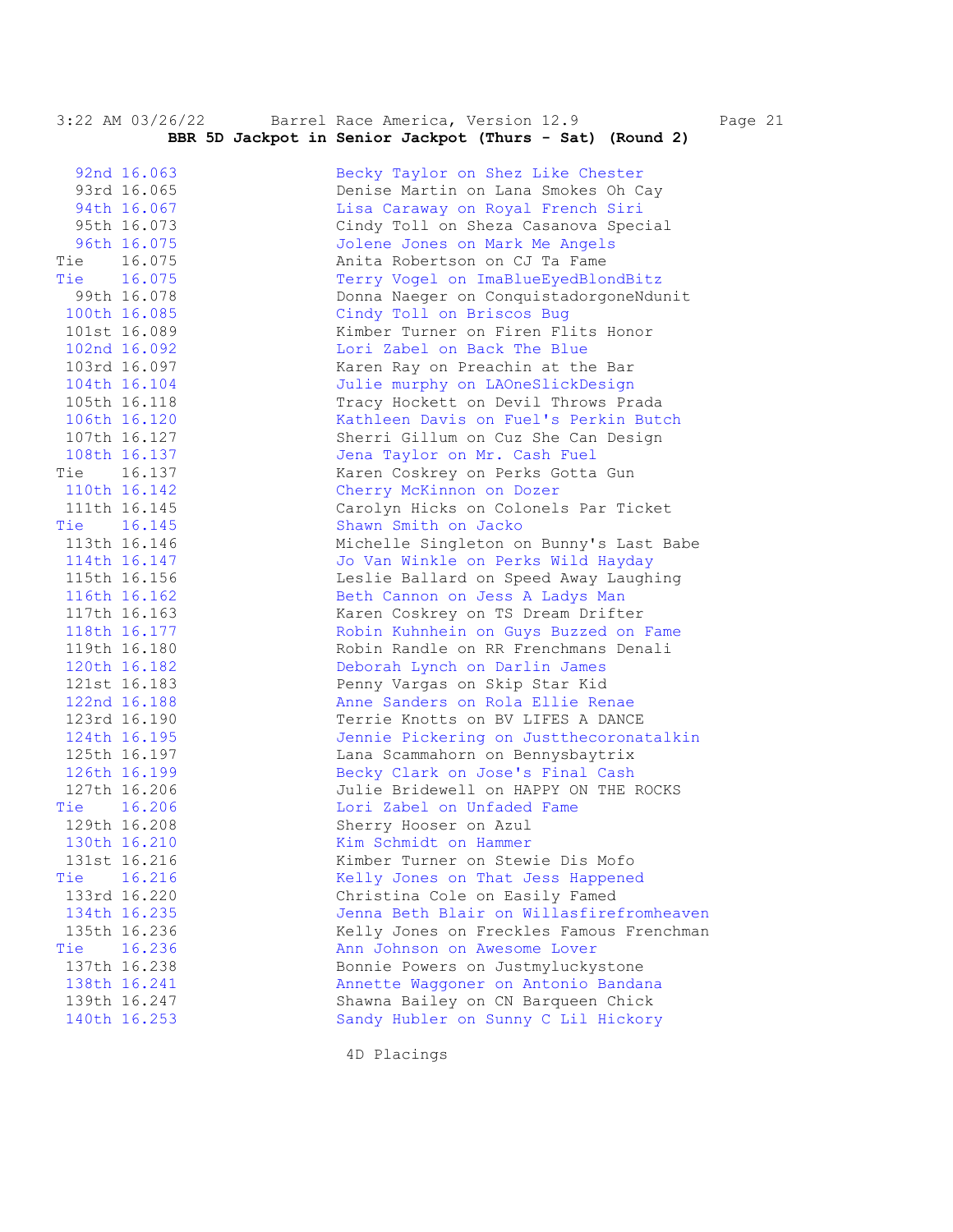3:22 AM 03/26/22 Barrel Race America, Version 12.9 Page 22  **BBR 5D Jackpot in Senior Jackpot (Thurs - Sat) (Round 2)** 

 1st 16.259 \$636.24 Shannon Smith on Busy Lacin Chex 2nd 16.276 \$530.20 Donnis Birkicht on Honor Master Leo 3rd 16.280 \$424.16 Julee Nibarger on Shine Skipper Whiz 4th 16.291 \$353.47 Denise Smith on Borrego Esterlina 5th 16.292 \$300.45 Leslie Walker on Didget Bartender 6th 16.297 \$247.43 Bobbi Ward on Magnolia Adeline 7th 16.306 \$212.08 Josie Jarrett on Mo 8th 16.319 \$176.73 Anne Sanders on Rare Thunder 9th 16.325 \$150.22 Carolyn Stoy on Lil Miss Tenseltown 10th 16.336 \$123.71 Phyllis Gallent on Heza Bully Gator 11th 16.338 \$106.04 Linda G. Penland on Frenchkissthelady 12th 16.341 \$ 88.37 Dorene Mudd on Frenchmans Cando 13th 16.342 \$ 70.69 Margaret Looper on Hands Oklahoma Boone 14th 16.343 \$ 61.86 Rita Berry on Honor Made Tiny Girl 15th 16.346 \$ 53.02 Karen Cocks on Paloma Pine 16th 16.359 RHONDA FOWLER on Sailors Doc Gunner 17th 16.361 sheila ellis on Mr Dash Wood 18th 16.365 Angale Best on Larryis First Corona 19th 16.367 Michelle Williams on WL Mr Flashy 20th 16.374 Connie Dove on Frenchmans Whiz 21st 16.377 Pam Weatherby on Sassy Kitt 22nd 16.380 nikki boyer on Hesarefund 23rd 16.386 Kathy Cribbs on Playboys Arrow 24th 16.396 Wendy Schutte on Red Bucks Jackie 25th 16.398 Tami Denton on Miss Doc Bar Poco 26th 16.401 Carol Greene on Poco's Too Poco 27th 16.405 Angie Adams on Dashinbye on Gator 28th 16.409 Kathy Payne on Playboys Revenge 29th 16.410 Andy Pittman on Peptos Main Event Tie 16.410 Bonnie Ahrens on Smokys Lucky Seven 31st 16.418 Annette Waggoner on Casey's Wicked Corona 32nd 16.419 Chris Bryant on Absolutely Famoso Tie 16.419 Charlotte Phillips on Ima Painted Bullion 34th 16.432 Sonya Boyd on SGB Cee N Boogers Tie 16.432 Susan Hunter on Jess My T 36th 16.434 Cherry McKinnon on Fast and Loud 37th 16.442 Julee Nibarger on IGotToGo 38th 16.447 Linda Robinson on Bolds Sierra Star 39th 16.451 Stan Pulling on Ms Bucks Blondie 40th 16.453 Janice Aragon on GZ Twister 41st 16.463 Jody Lumley on Royal colours Tie 16.463 Cheryl Schmidt on CF Freckles N Fame 43rd 16.464 Belinda Wheeler on LLP Susies Witch Tie 16.464 Vernetta Kobza on TangOnRightPastYa 45th 16.467 Nadine Powell on Cinnamon 46th 16.468 Jennine Ramage on Biebers Lil Cooter 47th 16.470 Kathy Tipton on RB Apache Joe Brown 48th 16.471 Debbie Walters on Coats French Honor 49th 16.472 Edwyna Koetter on Shiner 50th 16.473 David Headrick on Running Ivory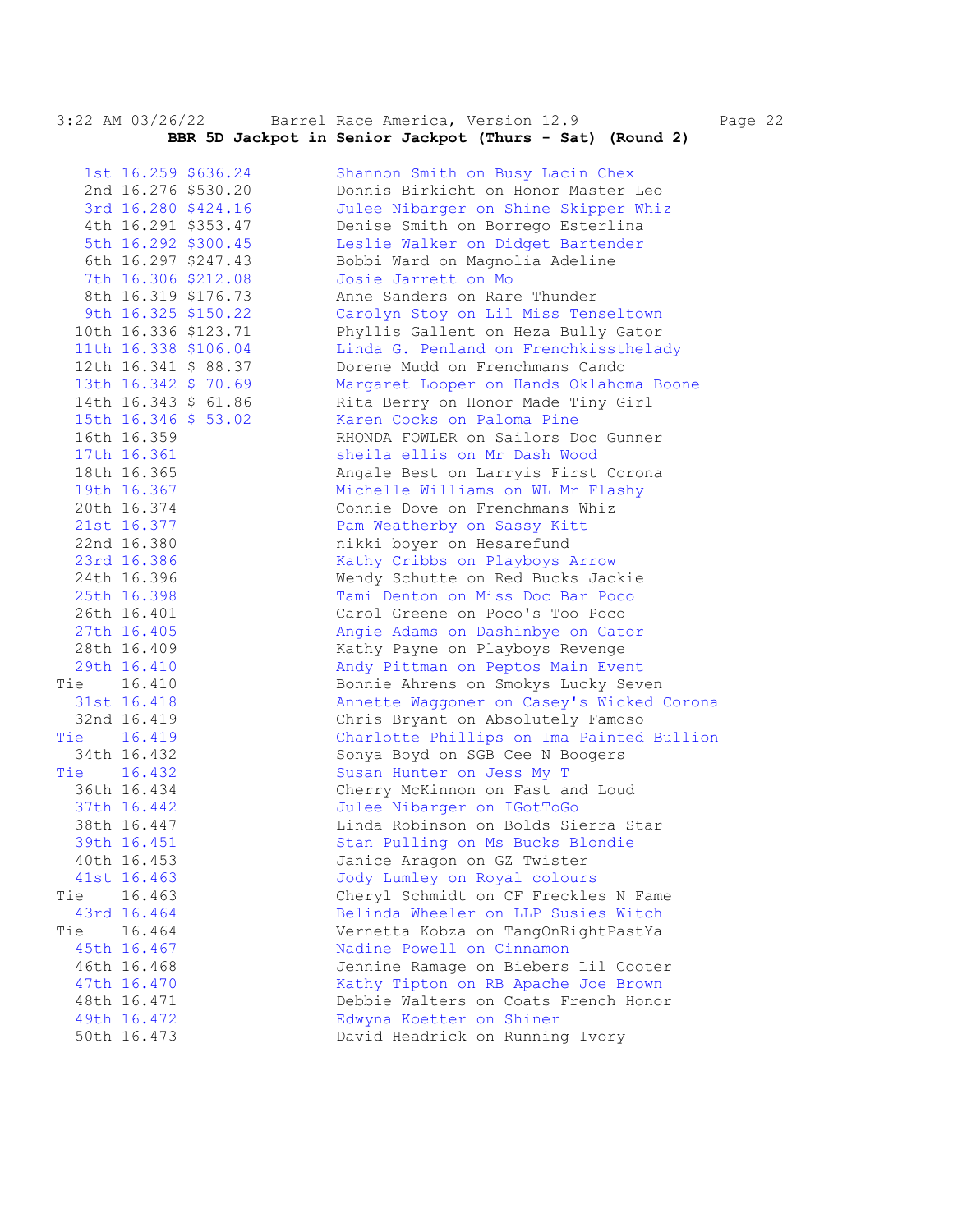| 3:22 AM 03/26/22    |  | Barrel Race America, Version 12.9                        | Page 23 |
|---------------------|--|----------------------------------------------------------|---------|
|                     |  | BBR 5D Jackpot in Senior Jackpot (Thurs - Sat) (Round 2) |         |
| 51st 16.482         |  | Rita Campbell on Siemons Prissey Perk                    |         |
| 52nd 16.488         |  | Tara Roussel on Cajuns Corona                            |         |
| 53rd 16.492         |  | Darlene Moran on This FrenchysGotPerks                   |         |
| 54th 16.497         |  | Tracy Lloyd on CfiveT Slides Away                        |         |
| 55th 16.508         |  | Sherrel Burgess on Boomer T Sellers                      |         |
| 56th 16.522         |  | Tina Elkins on Dats Zoeys Candy                          |         |
| 57th 16.532         |  | Pamela Cantrell on Smooth Mystery Man                    |         |
| 58th 16.535         |  | Sherri Mason on KT Monte Walsh                           |         |
| 59th 16.540         |  | Julie Bridewell on Mario's Sun O' Lena                   |         |
| 60th 16.543         |  | Paula Burkhart on Onespuroverthemoon                     |         |
| 61st 16.544         |  | Sandra Maddry on TF Baby I Like It                       |         |
| 62nd 16.548         |  | Robin Smith on Chaps Gold Fuel                           |         |
| 63rd 16.554         |  | Susan Hunter on Bud                                      |         |
| 64th 16.555         |  | Diane McClain on My Jetolena's Blazin                    |         |
| 65th 16.557         |  | Kay Armstrong on DeeDee                                  |         |
| 66th 16.560         |  | Diane Guinn on Iris Run on Fire                          |         |
| 67th 16.574         |  | Ginger Hames on Diesel                                   |         |
| 68th 16.583         |  | Marlene Wade on Flit Laico Bird                          |         |
| 69th 16.587         |  | Sue Ahlgren on Fleetest Guy                              |         |
| 70th 16.593         |  | Linda Leach on Lethal Fire                               |         |
| 71st 16.601         |  | Lesa Tait on Classy                                      |         |
| 72nd 16.606         |  | Tracy Hockett on Reger's Next Gen                        |         |
| 73rd 16.607         |  | sandi hassell on Jess Dare to Dream                      |         |
| 74th 16.616         |  | Terri Russell on Pepto With San                          |         |
| 75th 16.617         |  | Kaye Spillers on Ima Super Sweet Diva                    |         |
| 76th 16.646         |  | Kim Whatley on Sunni girl                                |         |
| 77th 16.657         |  | Michele Raulston on Frenchman's Glory                    |         |
| 78th 16.659         |  | Jackie Bouldin on GagesIndian                            |         |
| Tie 16.659          |  | Louis Varnado on Catawolf                                |         |
| 80th 16.660         |  | Teri Park on Plum Fast                                   |         |
| 81st 16.666         |  | Lance Graves on Indygo                                   |         |
| 82nd 16.667         |  | Windy Turner on RW Magnolia Jet                          |         |
| 83rd 16.675         |  | Sonia Moore on JCL Royal King Bars                       |         |
| 84th 16.676         |  | Jo Van Winkle on Oh Windy Three Boots                    |         |
| 85th 16.691         |  | Lisa Everson on Frenchin with Perks                      |         |
| 86th 16.692         |  | Janelle Osborne on JJ Shining Hollywood                  |         |
| 87th 16.695         |  | Melinda Fulks on Cheech                                  |         |
| 88th 16.698         |  | George Hough on J.S. Red                                 |         |
| 89th 16.701         |  | Mike Toll on Jesselightningkwik                          |         |
| 90th 16.720         |  | Loretta Mauldin on Heck No Colours                       |         |
| 91st 16.726         |  | Christine Cousineau on DJ's Quincy Sugar                 |         |
| 92nd 16.740         |  | Wanda McClard on Cash In Bug                             |         |
| 93rd 16.747         |  | Misty Brown on BARC D Little Pepper                      |         |
|                     |  | 5D Placings                                              |         |
| 1st 16.765 \$424.16 |  | Sarah Poole on Scar                                      |         |
| 2nd 16.772 \$353.47 |  | Terrie Race on MPM Felize Can Fly                        |         |
| 3rd 16.778 \$282.77 |  | Jacqueline Board on JenSen                               |         |
| 4th 16.789 \$235.65 |  | Jeri Crosby on Sea Biscuit                               |         |
| 5th 16.798 \$200.30 |  | LeAnn Wills on Shoot Yeah She's Sassy                    |         |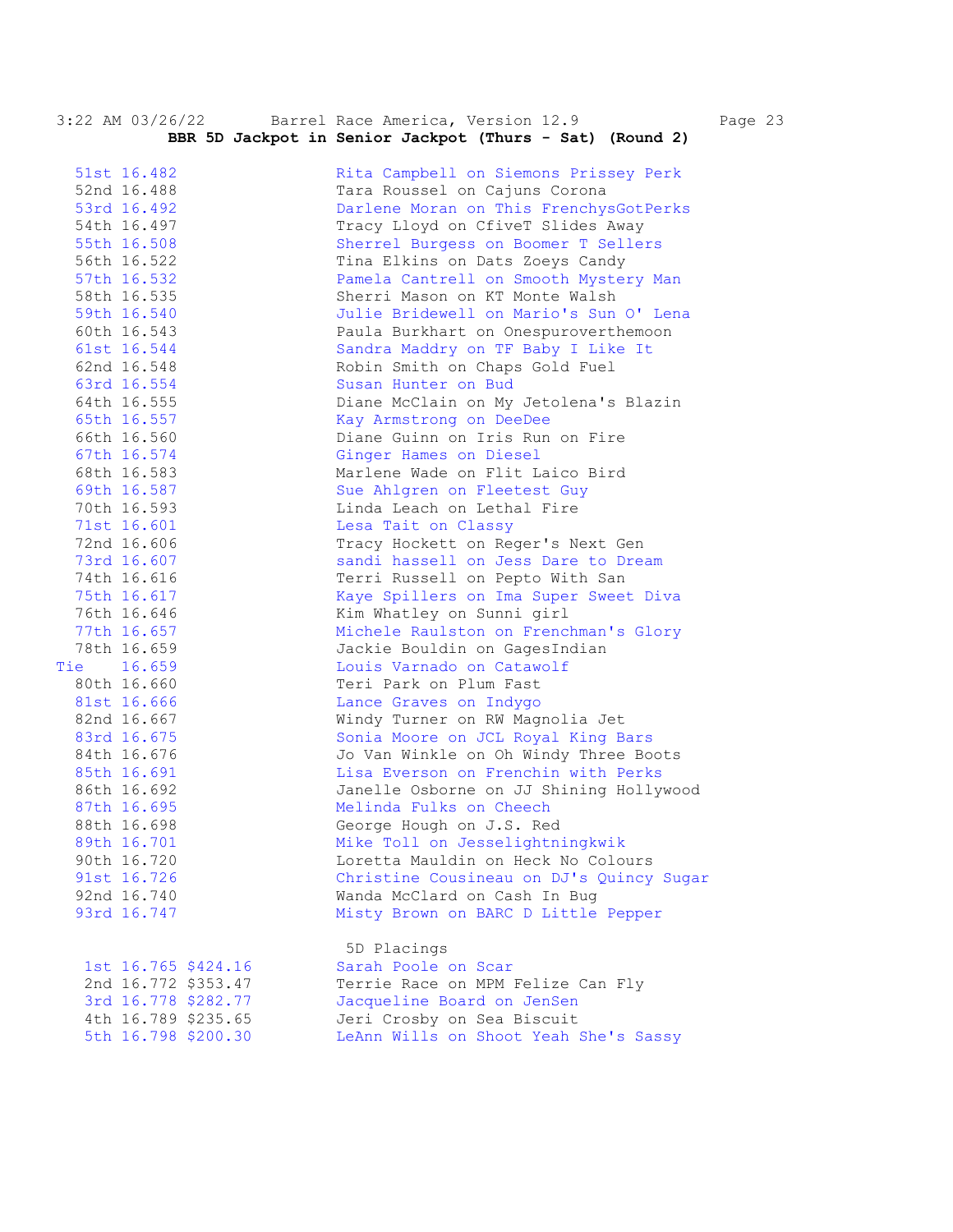3:22 AM 03/26/22 Barrel Race America, Version 12.9 Page 24  **BBR 5D Jackpot in Senior Jackpot (Thurs - Sat) (Round 2)** 

|     |                            | 6th 16.802 \$164.95  | Monty Ford on Pac Up N Drive                                          |
|-----|----------------------------|----------------------|-----------------------------------------------------------------------|
|     |                            | 7th 16.804 \$141.39  | Penny Mayo on Really Jess Stones                                      |
|     |                            | 8th 16.812 \$117.82  | Sharlot Stone on Josephs Bay Moon                                     |
|     |                            | 9th 16.819 \$100.15  | Ann Johnson on Zee Strike                                             |
|     |                            | 10th 16.821 \$ 82.48 | Nancy Mayes on Sparks In My Flame                                     |
|     |                            | 11th 16.833 \$ 64.80 | Beth Talley on Deuces Wild Fame                                       |
|     |                            | Tie 16.833 \$ 64.80  | Brenda Whiteley on Dirty Dingus McGee                                 |
|     |                            | 13th 16.838 \$ 47.13 | Debbie Powders on KS Brown Ambrose                                    |
|     |                            | 14th 16.848 \$ 41.24 | Royena Chapman on Frosted and Blonde                                  |
|     |                            | 15th 16.852 \$ 35.35 | jean ann smith on Es Bad Dreaming                                     |
|     | 16th 16.861                |                      | Becky Nix on PT Credit My Fame                                        |
|     | 17th 16.870                |                      | Peg Crockett on Spot                                                  |
|     | 18th 16.881                |                      | Kay Armstrong on Bold Commitment                                      |
|     | 19th 16.883                |                      | Kimi Carver on Skips Glietto Girl                                     |
|     | 20th 16.886                |                      | Gini Barnett on Star B Dallas Pistol                                  |
|     | 21st 16.899                |                      | Janet M. McCollom on McTwoSteppinHancock                              |
|     | 22nd 16.912                |                      | Jill Hunt on Who Dat Wonder                                           |
|     | 23rd 16.925                |                      | Buddy Sneed on Throwback Thursday                                     |
|     | 24th 16.927                |                      | Alice Andrus on HK Dutchmans Sue                                      |
|     | 25th 16.929                |                      | Lisa Robinson on Red Hot Jaxi Bell                                    |
|     | 26th 16.938                |                      | Doreen Rue on Redneck Royalty                                         |
|     | 27th 16.944                |                      | Mike Bruscato on Natives Red Money                                    |
|     | 28th 16.948                |                      | Wanda Barley on Hot Perkin Pistol                                     |
|     | 29th 16.986                |                      | Mary Parrish on Just Call Me Elmo                                     |
|     | 30th 16.998                |                      | Dale Oeder on My Moneys on Bully                                      |
|     | 31st 17.012                |                      | Stacy Tyler on Diesel                                                 |
|     | 32nd 17.020                |                      | Linda Nemeth on Colonel JR Lena                                       |
|     | 33rd 17.024                |                      |                                                                       |
|     |                            |                      | Edwyna Koetter on Dream Colleen<br>Michele Davis on The Mark of Money |
|     | 34th 17.039                |                      | Marlena Williams on Hes Downrite on Fire                              |
|     | 35th 17.094<br>36th 17.114 |                      | Pamela Nale on Miss Poco Luna                                         |
|     | 37th 17.123                |                      | Lydia May on Budrow                                                   |
|     |                            |                      |                                                                       |
|     | 38th 17.136                |                      | DeAnn Winget on ShadrachSpecial                                       |
|     | 39th 17.146                |                      | Rose White on Double the Hot Shot                                     |
|     | 40th 17.154                |                      | Michelle Staggs on Docs Dustys Honor                                  |
|     | 41st 17.163                |                      | Marqaret Leet on IWillGetAroundTuIt                                   |
|     | 42nd 17.169                |                      | Lisa Robinson on Chesters Skip N Leo                                  |
|     | 43rd 17.173                |                      | Suzanne Ballard on TJ's First Chance                                  |
|     | 44th 17.189                |                      | Becky Taylor on Snazzy Chester                                        |
|     | 45th 17.194                |                      | Leslie Ballard on Lil French Laugh                                    |
|     | 46th 17.204                |                      | Louise Lynn on Senorita Merada                                        |
|     | 47th 17.209                |                      | Kay Phillips on Hollys Pretty Nifty                                   |
|     | 48th 17.229                |                      | Dirk Mays on Firewaters Last Frost                                    |
|     | 49th 17.263                |                      | Cynthia Cummings on Bb Frenchman?s magic                              |
|     | 50th 17.264                |                      | Carole Scoggins on Mr. Sun Sugar                                      |
|     | 51st 17.268                |                      | Charlene Williams on Brandy-N-Flit                                    |
|     | 52nd 17.275                |                      | jeananne smith on Kricket                                             |
|     | 53rd 17.362                |                      | Mary Dacus on ShesAliveNFiren                                         |
| Tie | 17.362                     |                      | Patty Herring on Kreepin                                              |
|     | 55th 17.364                |                      | LeaAnna Foster on GGG Dodgethisplayboy                                |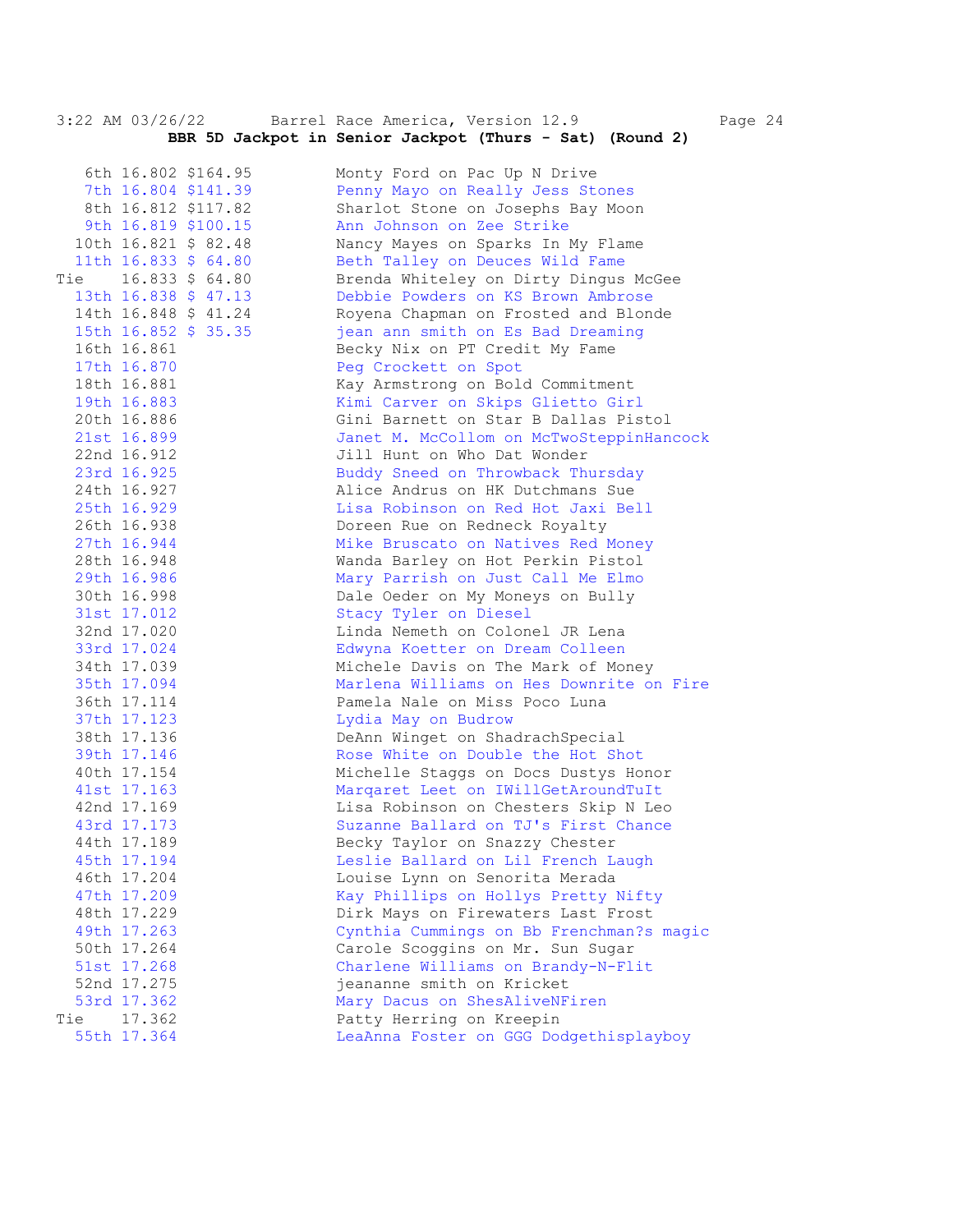|                            |                            | 3:22 AM 03/20/22 Ballel Race America, Version 12.9<br>raye                     |
|----------------------------|----------------------------|--------------------------------------------------------------------------------|
|                            |                            | BBR 5D Jackpot in Senior Jackpot (Thurs - Sat) (Round 2)                       |
|                            |                            |                                                                                |
| 56th 17.370                |                            | Becky Lundy on Casino Blue Jet                                                 |
| 57th 17.391<br>58th 17.401 |                            | Julie Knox on Jess Perry Dean<br>Denise Smith on Graves Red Spangle            |
|                            | 59th 17.403                | Deanna Harrison on RB Marthas Indian Outlaw                                    |
|                            |                            |                                                                                |
| 60th 17.442                |                            | Julia Turner on Frosted Design                                                 |
|                            | 61st 17.488<br>62nd 17.489 | Kim Gray on heisafirwaterhustler                                               |
|                            |                            | Melissa Hayes on Mhfirewaterfantasy                                            |
|                            | 63rd 17.512<br>64th 17.519 | Mark Bridges on TC Cat Daddy<br>Sharon McDonald on Lou Lou Jet                 |
|                            |                            | Jo Dunfield on LNR Kats Star                                                   |
|                            | 65th 17.578<br>66th 17.604 | Julie Breaux-LaRose on MR JB 1419                                              |
|                            | 67th 17.609                | Jennifer Stevens on Benelli                                                    |
| 68th 17.642                |                            | Tracie Schoenthal on Smashedforcash                                            |
|                            |                            |                                                                                |
| 70th 17.670                | 69th 17.657                | Sabrina Miller on Iris Cassady Cat                                             |
|                            | 71st 17.702                | Janice Worley on Annas Silver Sage<br>Teresa Haliburton on RollinintheBoonDocs |
|                            | 72nd 17.735                | Brenda Applebee on Expressive Lucky Bug                                        |
|                            | 73rd 17.751                | Sarah Poole on Hearts Content                                                  |
|                            | 74th 17.754                | Terri Smith on She's Worth the Money                                           |
|                            | 75th 17.756                | Tammy Pruitt on Just Me Now                                                    |
|                            | 76th 17.801                | Veronica Baldwin on Blondy N Trouble                                           |
|                            | 77th 17.828                | Mary Howell on Buck                                                            |
|                            | 78th 17.851                | Mike Wall on CF Shockingly French                                              |
|                            | 79th 17.873                | Angela Bridges on Pony                                                         |
|                            | 80th 17.887                | Beth Strahan on ATouchof BlackMagic                                            |
|                            | 81st 17.890                | Judy Cordell on Ichis Hometown Boy                                             |
|                            | 82nd 17.904                | Linda Cole on RR Yawanna Peasa Dis                                             |
|                            | 83rd 17.906                | Leslie Ballard on Stormin Norman                                               |
|                            | 84th 17.990                | Hele Thompson on Yogis Shawne Stella                                           |
|                            | 85th 18.025                | Jane Lesyna on CJ Bogies Buttercup                                             |
|                            | 86th 18.152                | Charlene Williams on Smart Little Lena                                         |
|                            | 87th 18.168                | Betsy Arnold on Top Flamin Firewater                                           |
|                            | 88th 18.175                | nikki boyer on Blue Jaguar Twist                                               |
|                            | 89th 18.291                | Sissy Markus on Eldon Bearty Dunit                                             |
|                            | 90th 18.362                | Becky Higgins on NotOutaMoneyForLong                                           |
|                            | 91st 18.377                | Debbie Bloxom on Fire On The Border                                            |
| 92nd 18.380                |                            | Amy Stevens on Bold Smokin Easy                                                |
| 93rd 18.433                |                            | Tracey Peterson on BR Catch 22                                                 |
| 94th 18.561                |                            | Sharnell Sanders on Heza Hollywood Olena                                       |
| 95th 18.606                |                            | Jacqueline Board on PennyAlmostSold                                            |
| 96th 18.834                |                            | Lisa Caraway on Nellie's Angel Dancer                                          |
| 97th 19.004                |                            | Teri Brown on Stolis Streakin Te                                               |
| 98th 19.045                |                            | Frieda Stewart on Shutter Speed                                                |
| 99th 19.305                |                            | Dianne Horton on French Frosted Eli                                            |
| 100th 19.405               |                            | Debbie Prince on Not Jess Playin                                               |
| 101st 19.797               |                            | Valinda Moore on Thomaz                                                        |
| 102nd 20.155               |                            | Fawn Aldrich on Stripping Royalty                                              |
| 103rd 23.741               |                            | Valorie Slater on Beckett                                                      |
| 104th 32.377               |                            | Bambi Hagan on Smokem Olympic Style                                            |
| 105th 35.375               |                            | Jody Green on Furious Warrior                                                  |
|                            |                            |                                                                                |

3:22 AM 03/26/22 Barrel Race America, Version 12.9 Page 25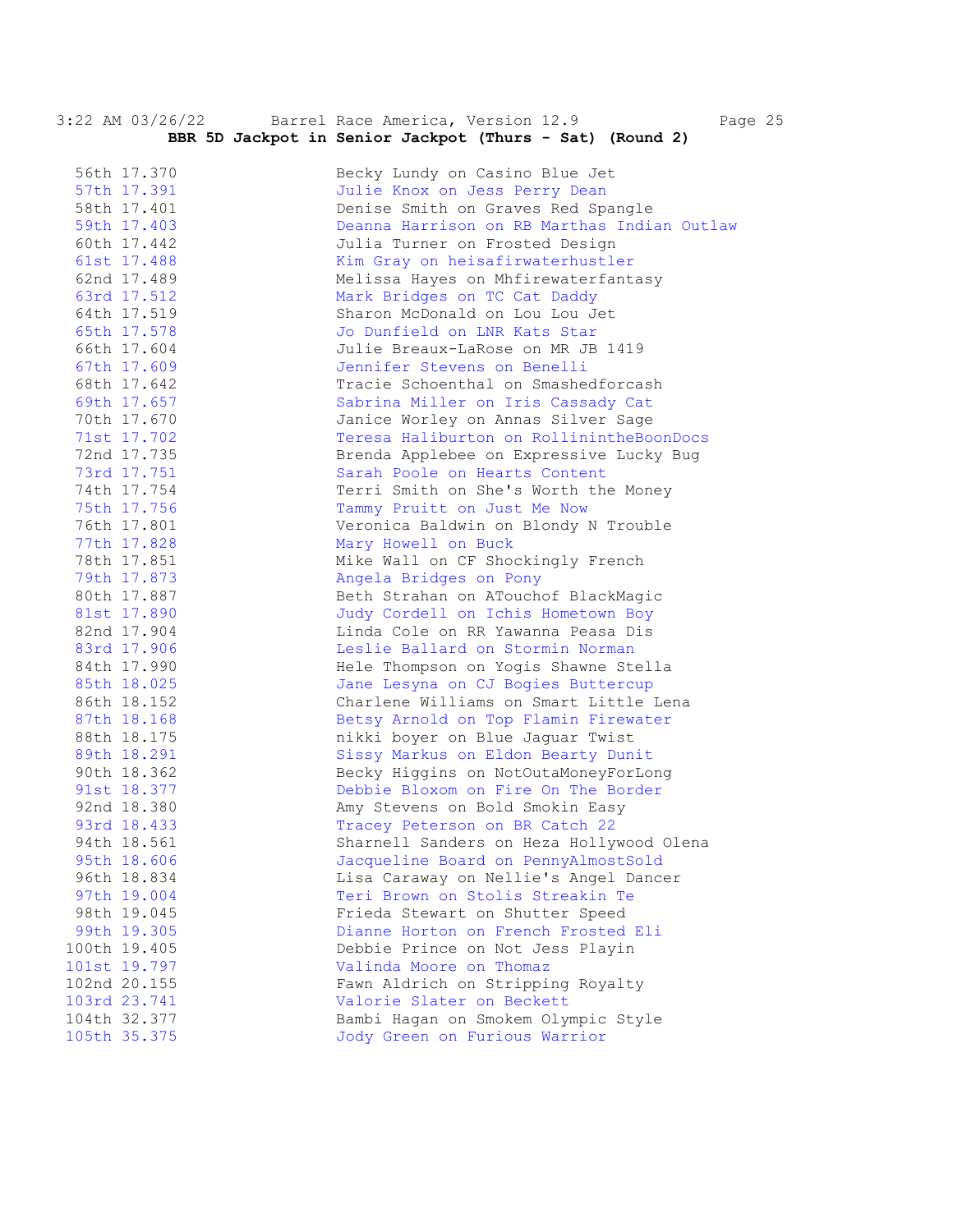|            | 3:22 AM 03/26/22 | Barrel Race America, Version 12.9<br>Page 26<br>BBR 5D Jackpot in Senior Jackpot (Thurs - Sat) (Round 2) |
|------------|------------------|----------------------------------------------------------------------------------------------------------|
|            |                  |                                                                                                          |
| N/T        | 900.000          | Bobbi Ward on CASH MY FIREWATER                                                                          |
| N/T        | 900.000          | Karen Smith on bucks pep                                                                                 |
| SCR        | 900.000          | Connie Tobiasson on Flits Maverick                                                                       |
| N/T        | 900.000          | Donna Kile on Record On the Rocks                                                                        |
| SCR        | 900.000          | Tricia Thornton on KiKiDoYou LoveMe                                                                      |
| <b>SCR</b> | 900.000          | Lynn Feathers on Quick Charge It                                                                         |
| N/T        | 900.000          | Mimi Cundieff on AP Eldorado                                                                             |
| <b>SCR</b> | 900.000          | Karen Britt on F Five Vilonia Girl                                                                       |
| N/T        | 900.000          | Tina Bratzler on DHR Perks Leo Lynx                                                                      |
| N/T        | 900.000          | Cathy Brooks on Grande Beleza                                                                            |
| N/T        | 900.000          | Rhonda Ratterree on NothingbutCountryGold                                                                |
| N/T        | 900.000          | Janice Dake on Bugs Up Drift                                                                             |
| SCR        | 900.000          | Lisa Robinson on Keno                                                                                    |
| <b>SCR</b> | 900.000          | Dana Stewart on QS Bombardier                                                                            |
| N/T        | 900.000          | Gina Cates on Me Mohican                                                                                 |
| N/T        | 900.000          | Michelle Blanchet on Design Ta Be Famous                                                                 |
| N/T        | 900.000          | Linda Bird on Destalenas Starlite                                                                        |
| N/T        | 900.000          | Tammie Miller on SoShakemforCash                                                                         |
| SCR        | 900.000          | bill clark on Buy Jordina                                                                                |
| N/T        | 900.000          | Cindy Nottingham on CB First Episode                                                                     |
| SCR        | 900.000          | Tammy Russell on 47 Wishes                                                                               |
| N/T        | 900.000          | Suzanne Stampe Williams on Bud Bailey                                                                    |
| N/T        | 900.000          | Shelley Muse on VF Rare Coin                                                                             |
| N/T        | 900.000          | Gina Cates on High Speed Chasin                                                                          |
| N/T        | 900.000          | Cindy Lewis on Peppy Bar Skipper                                                                         |
| N/T        | 900.000          | Jo Ann Jones on Watch Joe Smoke                                                                          |
| N/T        | 900.000          | Cheryl Gill on Butch                                                                                     |
| N/T        | 900.000          | Karla Smith on Cutter Belle Star                                                                         |
| SCR        | 900.000          | JAN BENITEZ ON LIL TOO IMPRESSIVE (FOX)                                                                  |
| <b>SCR</b> | 900.000          | Mike Bruscato on SS Tiger Willow                                                                         |
| SCR        | 900.000          | Darla Davenport on Assured Smart Money                                                                   |
| N/T        | 900.000          | Kellie Stuckey on Born in the FastLane                                                                   |
| N/T        | 900.000          | Lynda Knight on Smart Lil Jess                                                                           |
| <b>SCR</b> | 900.000          | Penny Mitchell on Benny                                                                                  |
| SCR        | 900.000          | Patti Marshall on Lucky's Nifty Tivio                                                                    |
| N/T        | 900.000          | Lana Bennett on Gold Creek Fly                                                                           |
| SCR        | 900.000          | Valrie Gann on Brownies                                                                                  |
| <b>SCR</b> | 900.000          | Amber Dutton on Streakin Peppys Cash                                                                     |
| N/T        | 900.000          | Karen Ray on Fifty Shades of Gray                                                                        |
| N/T        | 900.000          | Ann Johnson on JF Toast to Jody                                                                          |
| N/T        | 900.000          | Jan VanOrnum on Sks Captain Caliche                                                                      |
| <b>SCR</b> | 900.000          | Kara Simpson on Taken A Short Cut                                                                        |
| N/T        | 900.000          | Deborah Moore on Alot of Brown Sugar                                                                     |
| N/T        | 900.000          | Debbie McCormick on Thundering Encore                                                                    |
| N/T        | 900.000          | Leslie Ballard on Pass It To Perks                                                                       |
| <b>SCR</b> | 900.000          | Christie Gilkey on CC ONTHEROCKS                                                                         |
| SCR        | 900.000          | Deana Adams on Hofs Xman                                                                                 |
| N/T        | 900.000          | Lori Wilcox on IamaLasan                                                                                 |
| N/T        | 900.000          | Robin Sanders on Smooth Quick Smash                                                                      |
| <b>SCR</b> | 900.000          | Kara Simpson on Investers Decision                                                                       |
|            |                  |                                                                                                          |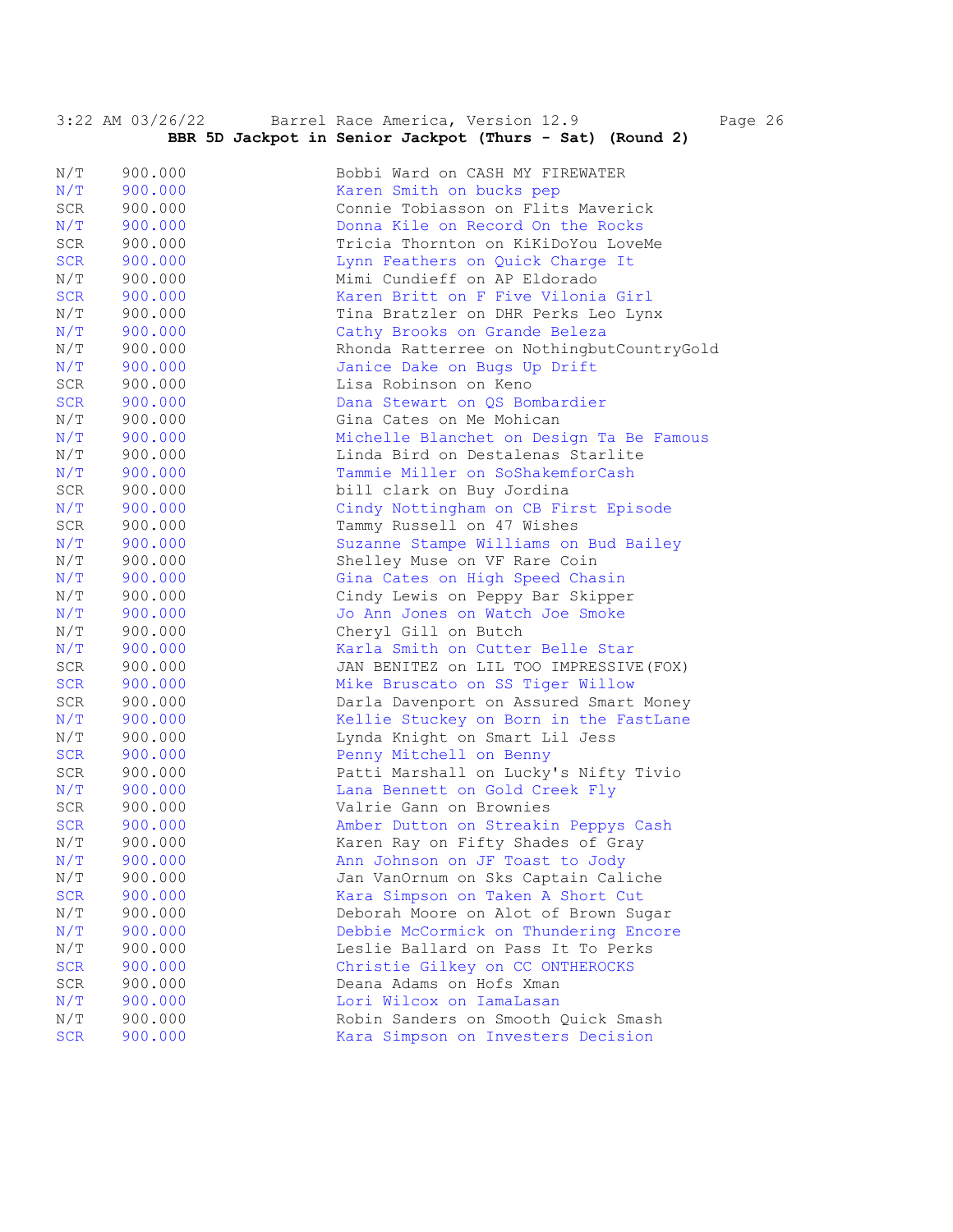| BBR 5D Jackpot in Senior Jackpot (Thurs - Sat) (Round 2)<br>N/T<br>900.000<br>Sandra Ruffin on Real Easy Drift<br><b>SCR</b><br>900.000<br>Belinda Coppinger on Chiseled On My Mind<br>SCR<br>900.000<br>Belinda Coppinger on HK Chasing Peaches<br>Lori Zabel on VF Naturally Famous<br>SCR<br>900.000<br>SCR<br>900.000<br>Patricia Oates on Holy Fire N MOney<br>SCR<br>900.000<br>Tiffany Pritchett on Movin By the Bay<br>N/T<br>900.000<br>Robin Hamilton on Dashing Jayde<br>N/T<br>Sandra Ruffin on Jazzy Roan Boy<br>900.000<br>SCR<br>Debby Farr on Aberlour<br>900.000<br>N/T<br>900.000<br>Donna Toumajan on Invisible Lineage<br>SCR<br>900.000<br>Stephanie Rolland on Myras On A Mission<br>N/T<br>900.000<br>Gina Cates on Rush Ta Heaven<br>SCR<br>Pat Foreman on Stockton Hill<br>900.000<br>N/T<br>Christi Weger on Streaking Perks<br>900.000<br>N/T<br>900.000<br>Pollyanna Moore on Calies Dual Remedy<br><b>SCR</b><br>900.000<br>Heather Lewis on MM Buck N Frenchbig<br>SCR<br>Heather Lewis on RT Jackie Bee Hannah<br>900.000<br>SCR<br>900.000<br>Alana Payne on Lil bit Boleo<br>SCR<br>900.000<br>Julie Campbell on Laico Easy Streak<br><b>SCR</b><br>900.000<br>Nanette Trumble on Razzle Dazzle<br>N/T<br>900.000<br>Tammy Gerrard on Jetta<br>N/T<br>Lyn Overholt on TooQuickToCatch<br>900.000<br>N/T<br>Melissa Mouton on PH Two Timin Streaker<br>900.000<br>N/T<br>Cindy Lewis on Lucky<br>900.000<br>N/T<br>900.000<br>Lynn Akins on SlickWager<br>N/T<br>Sonja White on Dailey Fortune<br>900.000<br>SCR<br>900.000<br>Darla Davenport on Doc Bar Bres<br><b>SCR</b><br>900.000<br>Amy Swan on Boons Prescription<br>SCR<br>900.000<br>Tammy Russell on A Dash of Frosting<br>SCR<br>900.000<br>Ginger Epperson on DONE TOO SUEN<br>N/T<br>Vicki McGrew on Haters Gonna Hate<br>900.000<br>N/T<br>Julie murphy on CE Caseys Wonder<br>900.000<br>N/T<br>Cindy koontz on Jackson<br>900.000<br>N/T<br>900.000<br>Valinda Moore on Famous Dr John<br>N/T<br>Lisa Cook on RR Tari James<br>900.000<br>N/T<br>Varsi Klatzkin on Cadillac<br>900.000<br>Christine Filer on Whiz Edition<br>$\texttt{SCR}$<br>900.000<br><b>SCR</b><br>900.000<br>Christi LeHew on RC Fame In Black<br>900.000<br>Brenda Bowers on Fabs Little Rose<br>SCR<br>N/T<br>Ruby Stanford on Tips Ranger<br>900.000<br>Amy Hammett on JJ Playing CD<br>N/T<br>900.000<br>N/T<br>Terry Vogel on BB Boogying Frenchman<br>900.000 | 3:22 AM 03/26/22 | Barrel Race America, Version 12.9 | Page 27 |
|--------------------------------------------------------------------------------------------------------------------------------------------------------------------------------------------------------------------------------------------------------------------------------------------------------------------------------------------------------------------------------------------------------------------------------------------------------------------------------------------------------------------------------------------------------------------------------------------------------------------------------------------------------------------------------------------------------------------------------------------------------------------------------------------------------------------------------------------------------------------------------------------------------------------------------------------------------------------------------------------------------------------------------------------------------------------------------------------------------------------------------------------------------------------------------------------------------------------------------------------------------------------------------------------------------------------------------------------------------------------------------------------------------------------------------------------------------------------------------------------------------------------------------------------------------------------------------------------------------------------------------------------------------------------------------------------------------------------------------------------------------------------------------------------------------------------------------------------------------------------------------------------------------------------------------------------------------------------------------------------------------------------------------------------------------------------------------------------------------------------------------------------------------------------------------------------------------------------------------------------------------------------------------------------------------------------------------------------------------------------------------------------------------------------------------------------|------------------|-----------------------------------|---------|
|                                                                                                                                                                                                                                                                                                                                                                                                                                                                                                                                                                                                                                                                                                                                                                                                                                                                                                                                                                                                                                                                                                                                                                                                                                                                                                                                                                                                                                                                                                                                                                                                                                                                                                                                                                                                                                                                                                                                                                                                                                                                                                                                                                                                                                                                                                                                                                                                                                            |                  |                                   |         |
|                                                                                                                                                                                                                                                                                                                                                                                                                                                                                                                                                                                                                                                                                                                                                                                                                                                                                                                                                                                                                                                                                                                                                                                                                                                                                                                                                                                                                                                                                                                                                                                                                                                                                                                                                                                                                                                                                                                                                                                                                                                                                                                                                                                                                                                                                                                                                                                                                                            |                  |                                   |         |
|                                                                                                                                                                                                                                                                                                                                                                                                                                                                                                                                                                                                                                                                                                                                                                                                                                                                                                                                                                                                                                                                                                                                                                                                                                                                                                                                                                                                                                                                                                                                                                                                                                                                                                                                                                                                                                                                                                                                                                                                                                                                                                                                                                                                                                                                                                                                                                                                                                            |                  |                                   |         |
|                                                                                                                                                                                                                                                                                                                                                                                                                                                                                                                                                                                                                                                                                                                                                                                                                                                                                                                                                                                                                                                                                                                                                                                                                                                                                                                                                                                                                                                                                                                                                                                                                                                                                                                                                                                                                                                                                                                                                                                                                                                                                                                                                                                                                                                                                                                                                                                                                                            |                  |                                   |         |
|                                                                                                                                                                                                                                                                                                                                                                                                                                                                                                                                                                                                                                                                                                                                                                                                                                                                                                                                                                                                                                                                                                                                                                                                                                                                                                                                                                                                                                                                                                                                                                                                                                                                                                                                                                                                                                                                                                                                                                                                                                                                                                                                                                                                                                                                                                                                                                                                                                            |                  |                                   |         |
|                                                                                                                                                                                                                                                                                                                                                                                                                                                                                                                                                                                                                                                                                                                                                                                                                                                                                                                                                                                                                                                                                                                                                                                                                                                                                                                                                                                                                                                                                                                                                                                                                                                                                                                                                                                                                                                                                                                                                                                                                                                                                                                                                                                                                                                                                                                                                                                                                                            |                  |                                   |         |
|                                                                                                                                                                                                                                                                                                                                                                                                                                                                                                                                                                                                                                                                                                                                                                                                                                                                                                                                                                                                                                                                                                                                                                                                                                                                                                                                                                                                                                                                                                                                                                                                                                                                                                                                                                                                                                                                                                                                                                                                                                                                                                                                                                                                                                                                                                                                                                                                                                            |                  |                                   |         |
|                                                                                                                                                                                                                                                                                                                                                                                                                                                                                                                                                                                                                                                                                                                                                                                                                                                                                                                                                                                                                                                                                                                                                                                                                                                                                                                                                                                                                                                                                                                                                                                                                                                                                                                                                                                                                                                                                                                                                                                                                                                                                                                                                                                                                                                                                                                                                                                                                                            |                  |                                   |         |
|                                                                                                                                                                                                                                                                                                                                                                                                                                                                                                                                                                                                                                                                                                                                                                                                                                                                                                                                                                                                                                                                                                                                                                                                                                                                                                                                                                                                                                                                                                                                                                                                                                                                                                                                                                                                                                                                                                                                                                                                                                                                                                                                                                                                                                                                                                                                                                                                                                            |                  |                                   |         |
|                                                                                                                                                                                                                                                                                                                                                                                                                                                                                                                                                                                                                                                                                                                                                                                                                                                                                                                                                                                                                                                                                                                                                                                                                                                                                                                                                                                                                                                                                                                                                                                                                                                                                                                                                                                                                                                                                                                                                                                                                                                                                                                                                                                                                                                                                                                                                                                                                                            |                  |                                   |         |
|                                                                                                                                                                                                                                                                                                                                                                                                                                                                                                                                                                                                                                                                                                                                                                                                                                                                                                                                                                                                                                                                                                                                                                                                                                                                                                                                                                                                                                                                                                                                                                                                                                                                                                                                                                                                                                                                                                                                                                                                                                                                                                                                                                                                                                                                                                                                                                                                                                            |                  |                                   |         |
|                                                                                                                                                                                                                                                                                                                                                                                                                                                                                                                                                                                                                                                                                                                                                                                                                                                                                                                                                                                                                                                                                                                                                                                                                                                                                                                                                                                                                                                                                                                                                                                                                                                                                                                                                                                                                                                                                                                                                                                                                                                                                                                                                                                                                                                                                                                                                                                                                                            |                  |                                   |         |
|                                                                                                                                                                                                                                                                                                                                                                                                                                                                                                                                                                                                                                                                                                                                                                                                                                                                                                                                                                                                                                                                                                                                                                                                                                                                                                                                                                                                                                                                                                                                                                                                                                                                                                                                                                                                                                                                                                                                                                                                                                                                                                                                                                                                                                                                                                                                                                                                                                            |                  |                                   |         |
|                                                                                                                                                                                                                                                                                                                                                                                                                                                                                                                                                                                                                                                                                                                                                                                                                                                                                                                                                                                                                                                                                                                                                                                                                                                                                                                                                                                                                                                                                                                                                                                                                                                                                                                                                                                                                                                                                                                                                                                                                                                                                                                                                                                                                                                                                                                                                                                                                                            |                  |                                   |         |
|                                                                                                                                                                                                                                                                                                                                                                                                                                                                                                                                                                                                                                                                                                                                                                                                                                                                                                                                                                                                                                                                                                                                                                                                                                                                                                                                                                                                                                                                                                                                                                                                                                                                                                                                                                                                                                                                                                                                                                                                                                                                                                                                                                                                                                                                                                                                                                                                                                            |                  |                                   |         |
|                                                                                                                                                                                                                                                                                                                                                                                                                                                                                                                                                                                                                                                                                                                                                                                                                                                                                                                                                                                                                                                                                                                                                                                                                                                                                                                                                                                                                                                                                                                                                                                                                                                                                                                                                                                                                                                                                                                                                                                                                                                                                                                                                                                                                                                                                                                                                                                                                                            |                  |                                   |         |
|                                                                                                                                                                                                                                                                                                                                                                                                                                                                                                                                                                                                                                                                                                                                                                                                                                                                                                                                                                                                                                                                                                                                                                                                                                                                                                                                                                                                                                                                                                                                                                                                                                                                                                                                                                                                                                                                                                                                                                                                                                                                                                                                                                                                                                                                                                                                                                                                                                            |                  |                                   |         |
|                                                                                                                                                                                                                                                                                                                                                                                                                                                                                                                                                                                                                                                                                                                                                                                                                                                                                                                                                                                                                                                                                                                                                                                                                                                                                                                                                                                                                                                                                                                                                                                                                                                                                                                                                                                                                                                                                                                                                                                                                                                                                                                                                                                                                                                                                                                                                                                                                                            |                  |                                   |         |
|                                                                                                                                                                                                                                                                                                                                                                                                                                                                                                                                                                                                                                                                                                                                                                                                                                                                                                                                                                                                                                                                                                                                                                                                                                                                                                                                                                                                                                                                                                                                                                                                                                                                                                                                                                                                                                                                                                                                                                                                                                                                                                                                                                                                                                                                                                                                                                                                                                            |                  |                                   |         |
|                                                                                                                                                                                                                                                                                                                                                                                                                                                                                                                                                                                                                                                                                                                                                                                                                                                                                                                                                                                                                                                                                                                                                                                                                                                                                                                                                                                                                                                                                                                                                                                                                                                                                                                                                                                                                                                                                                                                                                                                                                                                                                                                                                                                                                                                                                                                                                                                                                            |                  |                                   |         |
|                                                                                                                                                                                                                                                                                                                                                                                                                                                                                                                                                                                                                                                                                                                                                                                                                                                                                                                                                                                                                                                                                                                                                                                                                                                                                                                                                                                                                                                                                                                                                                                                                                                                                                                                                                                                                                                                                                                                                                                                                                                                                                                                                                                                                                                                                                                                                                                                                                            |                  |                                   |         |
|                                                                                                                                                                                                                                                                                                                                                                                                                                                                                                                                                                                                                                                                                                                                                                                                                                                                                                                                                                                                                                                                                                                                                                                                                                                                                                                                                                                                                                                                                                                                                                                                                                                                                                                                                                                                                                                                                                                                                                                                                                                                                                                                                                                                                                                                                                                                                                                                                                            |                  |                                   |         |
|                                                                                                                                                                                                                                                                                                                                                                                                                                                                                                                                                                                                                                                                                                                                                                                                                                                                                                                                                                                                                                                                                                                                                                                                                                                                                                                                                                                                                                                                                                                                                                                                                                                                                                                                                                                                                                                                                                                                                                                                                                                                                                                                                                                                                                                                                                                                                                                                                                            |                  |                                   |         |
|                                                                                                                                                                                                                                                                                                                                                                                                                                                                                                                                                                                                                                                                                                                                                                                                                                                                                                                                                                                                                                                                                                                                                                                                                                                                                                                                                                                                                                                                                                                                                                                                                                                                                                                                                                                                                                                                                                                                                                                                                                                                                                                                                                                                                                                                                                                                                                                                                                            |                  |                                   |         |
|                                                                                                                                                                                                                                                                                                                                                                                                                                                                                                                                                                                                                                                                                                                                                                                                                                                                                                                                                                                                                                                                                                                                                                                                                                                                                                                                                                                                                                                                                                                                                                                                                                                                                                                                                                                                                                                                                                                                                                                                                                                                                                                                                                                                                                                                                                                                                                                                                                            |                  |                                   |         |
|                                                                                                                                                                                                                                                                                                                                                                                                                                                                                                                                                                                                                                                                                                                                                                                                                                                                                                                                                                                                                                                                                                                                                                                                                                                                                                                                                                                                                                                                                                                                                                                                                                                                                                                                                                                                                                                                                                                                                                                                                                                                                                                                                                                                                                                                                                                                                                                                                                            |                  |                                   |         |
|                                                                                                                                                                                                                                                                                                                                                                                                                                                                                                                                                                                                                                                                                                                                                                                                                                                                                                                                                                                                                                                                                                                                                                                                                                                                                                                                                                                                                                                                                                                                                                                                                                                                                                                                                                                                                                                                                                                                                                                                                                                                                                                                                                                                                                                                                                                                                                                                                                            |                  |                                   |         |
|                                                                                                                                                                                                                                                                                                                                                                                                                                                                                                                                                                                                                                                                                                                                                                                                                                                                                                                                                                                                                                                                                                                                                                                                                                                                                                                                                                                                                                                                                                                                                                                                                                                                                                                                                                                                                                                                                                                                                                                                                                                                                                                                                                                                                                                                                                                                                                                                                                            |                  |                                   |         |
|                                                                                                                                                                                                                                                                                                                                                                                                                                                                                                                                                                                                                                                                                                                                                                                                                                                                                                                                                                                                                                                                                                                                                                                                                                                                                                                                                                                                                                                                                                                                                                                                                                                                                                                                                                                                                                                                                                                                                                                                                                                                                                                                                                                                                                                                                                                                                                                                                                            |                  |                                   |         |
|                                                                                                                                                                                                                                                                                                                                                                                                                                                                                                                                                                                                                                                                                                                                                                                                                                                                                                                                                                                                                                                                                                                                                                                                                                                                                                                                                                                                                                                                                                                                                                                                                                                                                                                                                                                                                                                                                                                                                                                                                                                                                                                                                                                                                                                                                                                                                                                                                                            |                  |                                   |         |
|                                                                                                                                                                                                                                                                                                                                                                                                                                                                                                                                                                                                                                                                                                                                                                                                                                                                                                                                                                                                                                                                                                                                                                                                                                                                                                                                                                                                                                                                                                                                                                                                                                                                                                                                                                                                                                                                                                                                                                                                                                                                                                                                                                                                                                                                                                                                                                                                                                            |                  |                                   |         |
|                                                                                                                                                                                                                                                                                                                                                                                                                                                                                                                                                                                                                                                                                                                                                                                                                                                                                                                                                                                                                                                                                                                                                                                                                                                                                                                                                                                                                                                                                                                                                                                                                                                                                                                                                                                                                                                                                                                                                                                                                                                                                                                                                                                                                                                                                                                                                                                                                                            |                  |                                   |         |
|                                                                                                                                                                                                                                                                                                                                                                                                                                                                                                                                                                                                                                                                                                                                                                                                                                                                                                                                                                                                                                                                                                                                                                                                                                                                                                                                                                                                                                                                                                                                                                                                                                                                                                                                                                                                                                                                                                                                                                                                                                                                                                                                                                                                                                                                                                                                                                                                                                            |                  |                                   |         |
|                                                                                                                                                                                                                                                                                                                                                                                                                                                                                                                                                                                                                                                                                                                                                                                                                                                                                                                                                                                                                                                                                                                                                                                                                                                                                                                                                                                                                                                                                                                                                                                                                                                                                                                                                                                                                                                                                                                                                                                                                                                                                                                                                                                                                                                                                                                                                                                                                                            |                  |                                   |         |
|                                                                                                                                                                                                                                                                                                                                                                                                                                                                                                                                                                                                                                                                                                                                                                                                                                                                                                                                                                                                                                                                                                                                                                                                                                                                                                                                                                                                                                                                                                                                                                                                                                                                                                                                                                                                                                                                                                                                                                                                                                                                                                                                                                                                                                                                                                                                                                                                                                            |                  |                                   |         |
|                                                                                                                                                                                                                                                                                                                                                                                                                                                                                                                                                                                                                                                                                                                                                                                                                                                                                                                                                                                                                                                                                                                                                                                                                                                                                                                                                                                                                                                                                                                                                                                                                                                                                                                                                                                                                                                                                                                                                                                                                                                                                                                                                                                                                                                                                                                                                                                                                                            |                  |                                   |         |
|                                                                                                                                                                                                                                                                                                                                                                                                                                                                                                                                                                                                                                                                                                                                                                                                                                                                                                                                                                                                                                                                                                                                                                                                                                                                                                                                                                                                                                                                                                                                                                                                                                                                                                                                                                                                                                                                                                                                                                                                                                                                                                                                                                                                                                                                                                                                                                                                                                            |                  |                                   |         |
|                                                                                                                                                                                                                                                                                                                                                                                                                                                                                                                                                                                                                                                                                                                                                                                                                                                                                                                                                                                                                                                                                                                                                                                                                                                                                                                                                                                                                                                                                                                                                                                                                                                                                                                                                                                                                                                                                                                                                                                                                                                                                                                                                                                                                                                                                                                                                                                                                                            |                  |                                   |         |
|                                                                                                                                                                                                                                                                                                                                                                                                                                                                                                                                                                                                                                                                                                                                                                                                                                                                                                                                                                                                                                                                                                                                                                                                                                                                                                                                                                                                                                                                                                                                                                                                                                                                                                                                                                                                                                                                                                                                                                                                                                                                                                                                                                                                                                                                                                                                                                                                                                            |                  |                                   |         |
|                                                                                                                                                                                                                                                                                                                                                                                                                                                                                                                                                                                                                                                                                                                                                                                                                                                                                                                                                                                                                                                                                                                                                                                                                                                                                                                                                                                                                                                                                                                                                                                                                                                                                                                                                                                                                                                                                                                                                                                                                                                                                                                                                                                                                                                                                                                                                                                                                                            |                  |                                   |         |
|                                                                                                                                                                                                                                                                                                                                                                                                                                                                                                                                                                                                                                                                                                                                                                                                                                                                                                                                                                                                                                                                                                                                                                                                                                                                                                                                                                                                                                                                                                                                                                                                                                                                                                                                                                                                                                                                                                                                                                                                                                                                                                                                                                                                                                                                                                                                                                                                                                            |                  |                                   |         |
|                                                                                                                                                                                                                                                                                                                                                                                                                                                                                                                                                                                                                                                                                                                                                                                                                                                                                                                                                                                                                                                                                                                                                                                                                                                                                                                                                                                                                                                                                                                                                                                                                                                                                                                                                                                                                                                                                                                                                                                                                                                                                                                                                                                                                                                                                                                                                                                                                                            |                  |                                   |         |
|                                                                                                                                                                                                                                                                                                                                                                                                                                                                                                                                                                                                                                                                                                                                                                                                                                                                                                                                                                                                                                                                                                                                                                                                                                                                                                                                                                                                                                                                                                                                                                                                                                                                                                                                                                                                                                                                                                                                                                                                                                                                                                                                                                                                                                                                                                                                                                                                                                            |                  |                                   |         |
| N/T<br>Phyllis Rutland on Montana Easy Jets Win<br>900.000                                                                                                                                                                                                                                                                                                                                                                                                                                                                                                                                                                                                                                                                                                                                                                                                                                                                                                                                                                                                                                                                                                                                                                                                                                                                                                                                                                                                                                                                                                                                                                                                                                                                                                                                                                                                                                                                                                                                                                                                                                                                                                                                                                                                                                                                                                                                                                                 |                  |                                   |         |
| Patricia Nida on Hustlin Home<br>N/T<br>900.000                                                                                                                                                                                                                                                                                                                                                                                                                                                                                                                                                                                                                                                                                                                                                                                                                                                                                                                                                                                                                                                                                                                                                                                                                                                                                                                                                                                                                                                                                                                                                                                                                                                                                                                                                                                                                                                                                                                                                                                                                                                                                                                                                                                                                                                                                                                                                                                            |                  |                                   |         |
| Bricklee Miller on Phireman<br>N/T<br>900.000                                                                                                                                                                                                                                                                                                                                                                                                                                                                                                                                                                                                                                                                                                                                                                                                                                                                                                                                                                                                                                                                                                                                                                                                                                                                                                                                                                                                                                                                                                                                                                                                                                                                                                                                                                                                                                                                                                                                                                                                                                                                                                                                                                                                                                                                                                                                                                                              |                  |                                   |         |
| <b>SCR</b><br>900.000<br>Lance Graves on RockbottomFreebird                                                                                                                                                                                                                                                                                                                                                                                                                                                                                                                                                                                                                                                                                                                                                                                                                                                                                                                                                                                                                                                                                                                                                                                                                                                                                                                                                                                                                                                                                                                                                                                                                                                                                                                                                                                                                                                                                                                                                                                                                                                                                                                                                                                                                                                                                                                                                                                |                  |                                   |         |
| 900.000<br>Kathy Sullivan on IMA Hollywood Dancer<br>SCR                                                                                                                                                                                                                                                                                                                                                                                                                                                                                                                                                                                                                                                                                                                                                                                                                                                                                                                                                                                                                                                                                                                                                                                                                                                                                                                                                                                                                                                                                                                                                                                                                                                                                                                                                                                                                                                                                                                                                                                                                                                                                                                                                                                                                                                                                                                                                                                   |                  |                                   |         |
| N/T<br>900.000<br>Brenda Bowers on H.B. Royal Frenchman                                                                                                                                                                                                                                                                                                                                                                                                                                                                                                                                                                                                                                                                                                                                                                                                                                                                                                                                                                                                                                                                                                                                                                                                                                                                                                                                                                                                                                                                                                                                                                                                                                                                                                                                                                                                                                                                                                                                                                                                                                                                                                                                                                                                                                                                                                                                                                                    |                  |                                   |         |
| julie wright on MP French Dinero<br>SCR<br>900.000                                                                                                                                                                                                                                                                                                                                                                                                                                                                                                                                                                                                                                                                                                                                                                                                                                                                                                                                                                                                                                                                                                                                                                                                                                                                                                                                                                                                                                                                                                                                                                                                                                                                                                                                                                                                                                                                                                                                                                                                                                                                                                                                                                                                                                                                                                                                                                                         |                  |                                   |         |
| Gaye McGinn on Colonels SD Chrome<br>N/T<br>900.000                                                                                                                                                                                                                                                                                                                                                                                                                                                                                                                                                                                                                                                                                                                                                                                                                                                                                                                                                                                                                                                                                                                                                                                                                                                                                                                                                                                                                                                                                                                                                                                                                                                                                                                                                                                                                                                                                                                                                                                                                                                                                                                                                                                                                                                                                                                                                                                        |                  |                                   |         |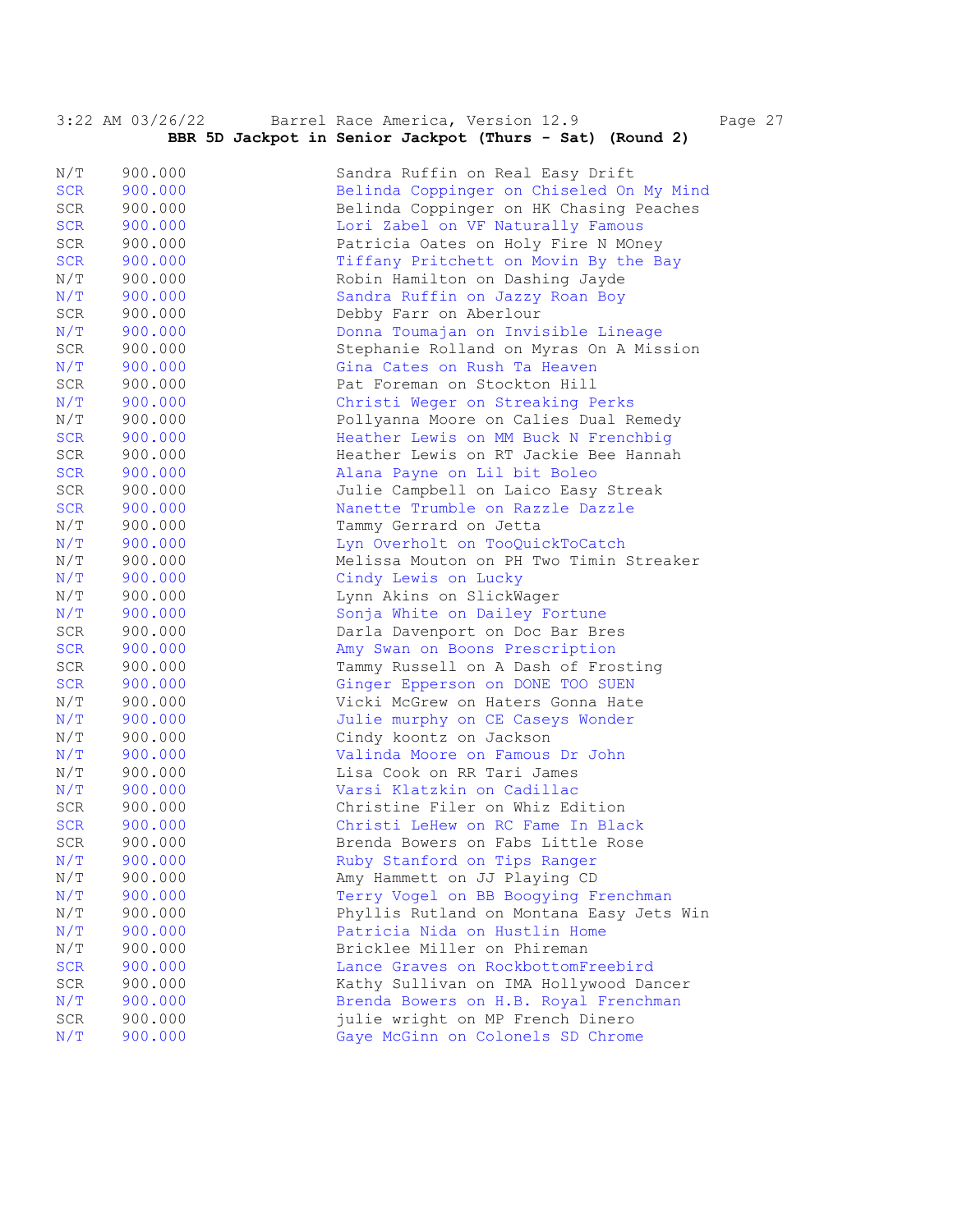|            | $3:22$ AM $03/26/22$ | Barrel Race America, Version 12.9<br>Page 28                               |
|------------|----------------------|----------------------------------------------------------------------------|
|            |                      | BBR 5D Jackpot in Senior Jackpot (Thurs - Sat) (Round 2)                   |
|            |                      |                                                                            |
| N/T        | 914.578              | Tandy Meyers on Streakin Dusty Light                                       |
| N/T        | 914.891              | Michelle West on Keep On Streakin                                          |
| N/T        | 914.906              | Laura Mills on Dineros Gold Money                                          |
| N/T        | 915.008              | Liz Hays on Destination Fame                                               |
| N/T        | 915.098              | Mary Beth Ogle on Look What Dyna Did                                       |
| N/T        | 915.185              | Marlena Williams on A Smooth Starbert                                      |
| N/T        | 915.186              | Tina Bratzler on Witchin For a Bullion                                     |
| N/T        | 915.211              | Shawnna Snow on Dr Jet Rare Ghost                                          |
| N/T        | 915.216              | Mitzi Duke on Shawne Bug Honor 4M                                          |
| N/T        | 915.226              | Allison Williams on KN Fabulous Boo T                                      |
| N/T        | 915.255              | Angie Adams on Gottago Pepto                                               |
| N/T        | 915.293              | Krista Wilson on Rays Muddy Reed                                           |
| N/T        | 915.317              | Connie Riddle on Fenchmans Delight                                         |
| N/T        | 915.333              | Debi Davis on Skyy Blue                                                    |
| N/T        | 915.336              | Shelly Shields on Toast To Val                                             |
| N/T        | 915.344              | Tammie Miller on Chewee                                                    |
| N/T        | 915.363              | Kaylynn Holland on Famous Cruel Girls                                      |
| N/T        | 915.412              | Nancy Jones on Streaking Down South                                        |
| N/T        | 915.414              | Mary Walker on Watch My Swagger                                            |
| N/T        | 915.465              | Lynn Cox on Ichi Sensation                                                 |
| N/T        | 915.482              | Jeanette Scott on DH Sho Duchess                                           |
| N/T        | 915.502              | Raylene Cox on Ya Give Me Fever                                            |
| N/T        | 915.505              | Penny Treeby-Hudgens on Montana Dashing Perks                              |
| N/T        | 915.505              | Tandy Meyers on Jammin JJ                                                  |
| N/T        | 915.540              | Debbie Morgan on Get It Haley                                              |
| N/T        | 915.556              | Angela Ganter on Frenchmans Jeenyus                                        |
| N/T        | 915.595              | Andrea Whiteside on Separate Jetta                                         |
| N/T        | 915.595              | Nanette Schneider on Take Another Shot                                     |
| N/T        | 915.596              | Robbin Ragan on Flamin Conquistador                                        |
| N/T        | 915.609              | Kaye Mayes on Bugity Bugity Too                                            |
| N/T        | 915.623              | Janelle Osborne on VR FrenchCoverModel                                     |
| N/T        | 915.671              | Naoma LeBarron on Amp It Up                                                |
| N/T        | 915.673              | Denise Crawford on Huntin goldseeker                                       |
| N/T        | 915.677              | Nanette Schneider on Cartels Fling                                         |
| N/T        | 915.697              | Lisa McLeroy on Wind Fury<br>Mary Walker on Latte Ditto                    |
| N/T        | 915.699              |                                                                            |
| N/T        | 915.712              | Paula Pemberton on Shakem                                                  |
| N/T<br>N/T | 915.748<br>915.772   | Devon Bouldin on DwightsThirsty<br>Angie Jean on Holdinalltheseises        |
| N/T        |                      | Terry Vogel on Dinky Jets Famous JR                                        |
| N/T        | 915.775<br>915.785   | Teresa McClendon on Cajun Shinning Finale                                  |
| N/T        |                      |                                                                            |
| N/T        | 915.798<br>915.800   | Michelle Henderson on Bogies French Bear<br>Paul Haynes on Streakin Sonora |
| N/T        | 915.804              | Mimi Cundieff on Kan Share The Fame                                        |
| N/T        | 915.814              | Sabrina Miller on cantbuyyouralibi                                         |
| N/T        | 915.831              | Sue Smith on Rapidfire Daisy                                               |
| N/T        | 915.886              | Linda G. Penland on ShezaSunnyFirewater                                    |
| N/T        | 915.902              | Leann Weyh on ChromeonmyCowboy                                             |
| N/T        | 915.910              | Tammye MacKenzie on Spaztastic                                             |
| N/T        | 915.913              | Kay Armstrong on Snazzy Dazzler                                            |
|            |                      |                                                                            |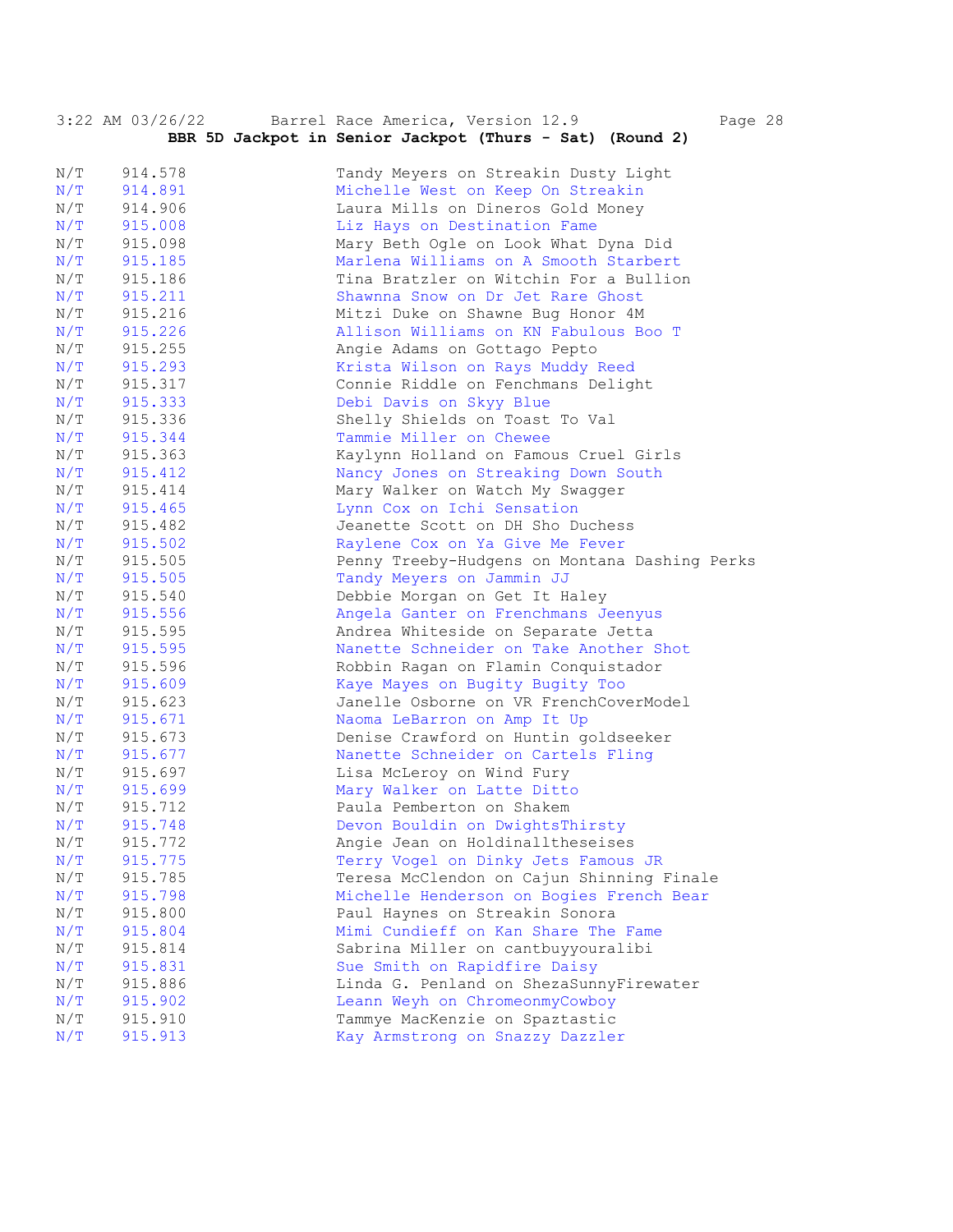|     | 3:22 AM 03/26/22 | Barrel Race America, Version 12.9                        | Page 29 |  |
|-----|------------------|----------------------------------------------------------|---------|--|
|     |                  | BBR 5D Jackpot in Senior Jackpot (Thurs - Sat) (Round 2) |         |  |
|     |                  |                                                          |         |  |
| N/T | 915.917          | Amy Stevens on DocsJag                                   |         |  |
| N/T | 915.927          | Marilyn Jones on T.J.                                    |         |  |
| N/T | 915.952          | Julie murphy on Two Natives                              |         |  |
| N/T | 915.956          | Yolanda Caldwell on Smokin Squeeze                       |         |  |
| N/T | 915.967          | Karen Ray on Perry Called                                |         |  |
| N/T | 915.975          | Samantha Matthews on Runaway PlayGun                     |         |  |
| N/T | 915.982          | Linda G. Penland on Hollywood Rum                        |         |  |
| N/T | 915.995          | Bruce Ludwig on Second Arrangement                       |         |  |
| N/T | 916.013          | Linda Cole on GiveAWinkToStreaker                        |         |  |
| N/T | 916.031          | Jo Ann Jones on Aint Seen These Eyes                     |         |  |
| N/T | 916.063          | Debbie Prince on A Sharp Gold Bucks                      |         |  |
| N/T | 916.066          | JJ Jolley on Frenchmans Fortress                         |         |  |
| N/T | 916.068          | patti hall on magnolia frenchman                         |         |  |
| N/T | 916.068          | Suzie Schwitters on Another Rare Breeze                  |         |  |
| N/T | 916.106          | Jana Stevens on Bat Man Jet Ta Fame                      |         |  |
| N/T | 916.117          | Melba Headrick on Lacys Easy Moon                        |         |  |
| N/T | 916.119          | Jenna Beth Blair on Money King Too                       |         |  |
| N/T | 916.137          | Beverly Smith on HAIDABOO                                |         |  |
| N/T | 916.144          | Cathy Caskey on Pass on red                              |         |  |
| N/T | 916.152          | Bonnie McCleary on Charge It To The Max                  |         |  |
| N/T | 916.175          | Wanda Davis on Digger                                    |         |  |
| N/T | 916.219          | Vicki Holland on Stoli My zip                            |         |  |
| N/T | 916.227          | RACHEL OWENS ON TATER CHIP                               |         |  |
| N/T | 916.236          | Tiffany Pritchett on Gunner Lil                          |         |  |
| N/T | 916.274          | Buddy Sneed on Featured n French                         |         |  |
| N/T | 916.295          | Ginger Epperson on GINEGS WAR PAINT                      |         |  |
| N/T | 916.311          | Jan Epperson on HONISFRENCHMANCROWN                      |         |  |
| N/T | 916.323          | Janette Davis on Madam Money Perry                       |         |  |
| N/T | 916.333          | Becky Buckmeyer on A Jacked Up Perk                      |         |  |
| N/T | 916.378          | Deedee Flautt on Watch Taters Gal                        |         |  |
| N/T | 916.397          | Josie Jarrett on Jazz Lite                               |         |  |
| N/T | 916.420          | Gigi Robinson on Tribal Cut                              |         |  |
| N/T | 916.423          | Tambra Teal on Sidney                                    |         |  |
| N/T | 916.430          | Annette Mugno on NT Cash Me in Blondy                    |         |  |
| N/T | 916.433          | Barbara Gates on Doc's China Peppy                       |         |  |
| N/T | 916.433          | Michelle Staggs on Smokin Lit Shine                      |         |  |
| N/T | 916.445          | Bricklee Miller on Sweet N Smashed                       |         |  |
| N/T | 916.453          | Candace Bowman on Popularwood                            |         |  |
| N/T | 916.476          | Fawn Aldrich on Flit Bars Big Man                        |         |  |
| N/T | 916.506          | Gail West on Eyes on jess                                |         |  |
| N/T | 916.520          | Thresa Bailey on Honorable Firewater                     |         |  |
| N/T | 916.530          | Vicky Roberts on Smokey Skies                            |         |  |
| N/T | 916.532          | Crystal Evans on Ima Colonels Foxydoc                    |         |  |
| N/T | 916.538          | Robbin Ragan on Bankroll N A Runaway                     |         |  |
| N/T | 916.548          | Barbara Gates on FourAlarm Tootie                        |         |  |
| N/T | 916.592          | Mary Pennington on Wildcard Johnny                       |         |  |
| N/T | 916.627          | Marky Crosby on Munchy                                   |         |  |
| N/T | 916.656          | Jeanette Scott on Mighty Chino                           |         |  |
| N/T | 916.683          | Donna Howard on Foxy                                     |         |  |
| N/T | 916.690          | Pam Pepper on Spirits Cookie                             |         |  |